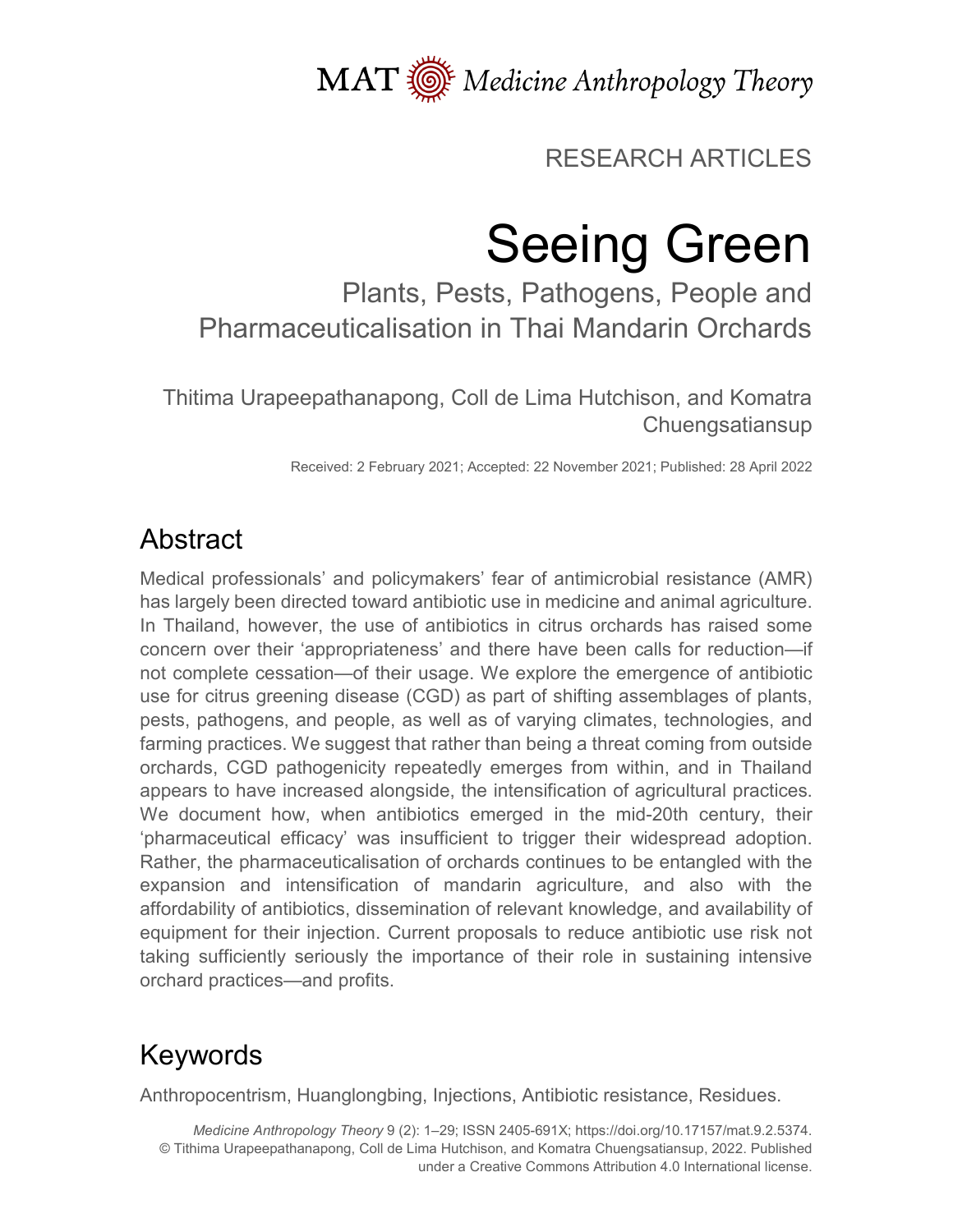## **Introduction**

On 31 January 2018, Thailand convened its first National Forum on antimicrobial resistance (AMR) in Bangkok. The forum, titled 'Making the World a Safer Place: The Threats of Emerging Infectious Disease', was part of the international Princess Mahidol Award Conference. Packed into a large conference room, participants listened to various presentations on AMR. One study attracting participants' attention examined pharmaceutical pollutants in various water sources. Data from water sampling revealed the contamination of rivers, underground water, and tap water by sewage from animal farms and hospitals. Those pollutants included not only antibiotics, but also caffeine and various painkillers. In concluding her talk, the researcher from the Ministry of Natural Resources and Environment said, 'Now we know why when we felt ill, like when we got a cold, and then went to see the doctors, we were often told to drink lots of water. It is because the necessary medications are in the water: antibiotics, painkillers and all'.

The audience responded with peals of nervous laughter. The notion that pharmaceutically contaminated water might be medicinal seemed to trouble most of us in the room. Later in 2018, during one of our field visits to a citrus orchard near Chiang Mai, in northern Thailand, its owner, Arun, told us jokingly:

If you have a cold, just eat some more mandarins and you will recover. Not because they contain Vitamin C, but because they also have ampicillin … I even give oranges<sup>[1](#page-1-0)</sup> to our workers when they have a sore throat. The antibiotics we use in our farm are human medicine after all.

We were already familiar with the use of antibiotics in mandarin orchards in Thailand since, a few years earlier, we had been startled to first see a series of videos of them being 'injected' into tree trunks (Kon Hak Kok 2016). The images of workers using electric drills to pierce dozens of holes into mandarin tree trunks and then 'inject' antibiotic solution into the punctured trees using medical syringes shocked us. Our unease at seeing the 'injection' of antibiotics into citrus tree trunks, and hearing jokes about medicated mandarins, reminded us of what Mary Douglas referred to as 'matter out of place' (Douglas [1966] 1984). We had come to associate antibiotics and injections as medicines for particular bodies (Cunningham 1970): humans and animals. 'Injecting' antibiotics into tree trunks seemed to trespass the boundaries of our presumed 'natural' categories. Admittedly, our reading and fieldwork on antibiotics at the time had not taken us into plant science and agricultural literature. However, as we inquired further, we found that antibiotic use in plants went back almost as long as its use in humans

<span id="page-1-0"></span><sup>1</sup> We refer to citrus fruits that are orange in colour as 'oranges' and differentiate particular varieties by using their specific names, e.g., 'sweet orange'.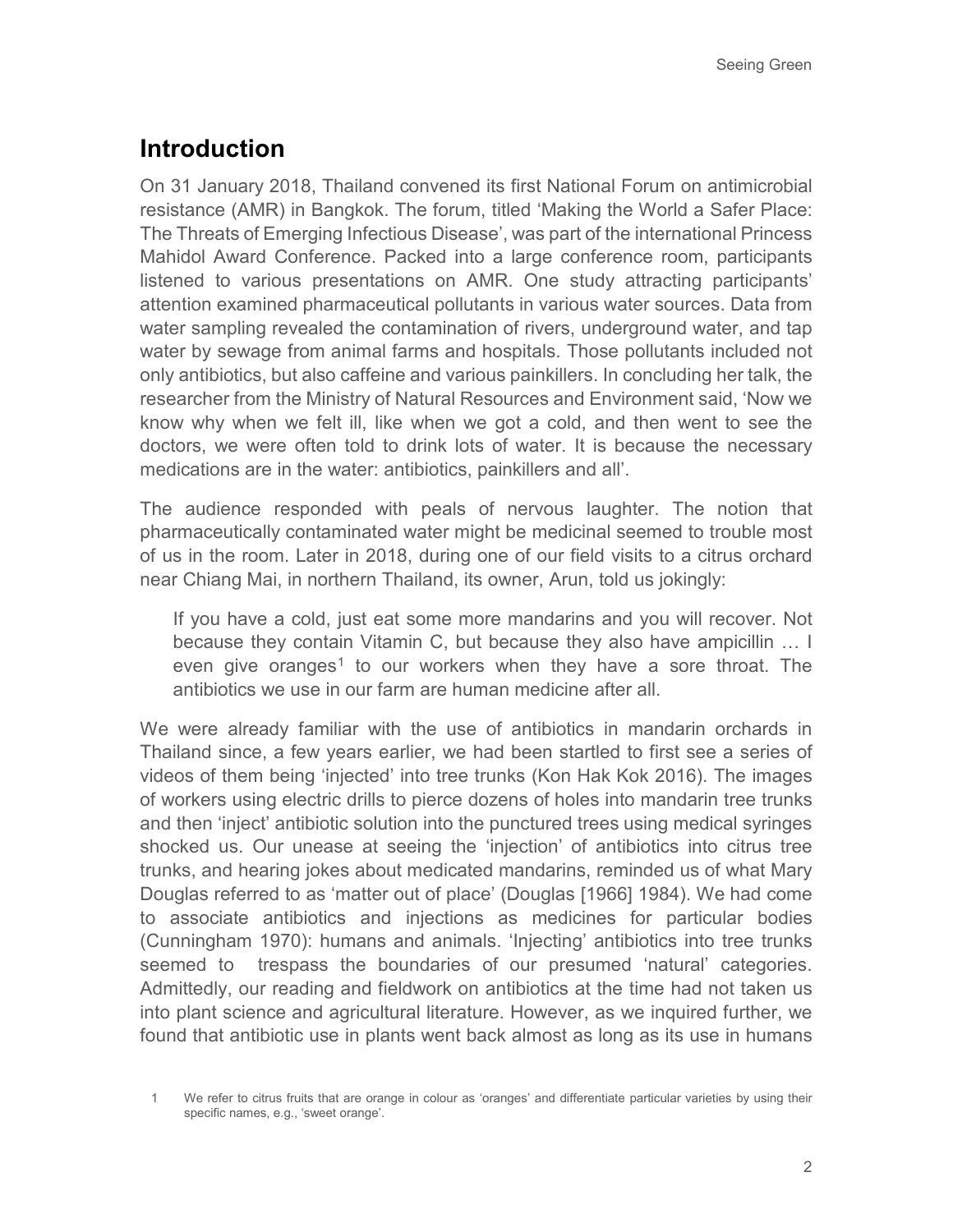and livestock. In 1944, the crude culture filtrate of *Penicillium notatum* was found to be effective against crown gall (Brown and Boyle 1944); later, in the 1950s, when bacterial infection caused severe damage to the worldwide fruit industry (particularly apples and pears), approximately 40 antibiotics were promptly authorised for use as plant disease remedies. By 1955, streptomycin had been registered for commercial use in the United States (McManus et al. 2002). And over the past 50 years antibiotic use in crops has continued to expand: a recent study of antibiotic use in crops in 32 low- and middle-income countries, collected from an international database, showed that their use was recommended for over 100 crops by local agricultural advisors, mostly employed by ministries of agriculture (Taylor and Reeder 2020).

As citrus fruit has grown to become the second largest global fruit commodity after apples, it has also been reported that the industry faces increasing threat from citrus greening disease (CGD) (Hu, Jiang, and Wang 2018). CGD is a bacterial infection, known as Huanglongbing, which has now been detected in more than 50 countries (CABI 2021). Although attempts to treat CGD with antibiotics started in the 1970s, widespread use did not emerge until the 2000s and only started to attract critical policy attention in the late 2010s. This followed over three decades of attempts by the World Health Organization (WHO) and others to encourage greater scrutiny—often in alarmist and condemnatory manners—of the use of antibiotics in medical and veterinary practices, with the aim of 'safeguarding' them for human health (Kirchhelle 2020; McManus et al. 2002). In 2016, this culminated in a tripartite agreement between the WHO, the Food and Agriculture Organization (FAO), and the World Organisation on Animal Health (OIE). This agreement made the 'One Health (OH) approach' an intrinsic part of the organisations' joint AMR Global Action Plan—and, consequently, of any subsequent National Action Plan (WHO 2015; WHO, FAO, and OIE 2016). Analysis of international health documents by Kamenshchikova et al. (2019) highlights that they designate humans 'as those who experience the burden of AMR', and animals and environments as potential reservoirs of zoonosis and AMR genes, which threaten future human health (7). These policy documents address most explicitly antibiotic use in animal agriculture. Plants are largely absent and, when they are referenced (e.g., in FAO 2021), this is typically in passing sentences, or lumped together as part of 'the environment', with the same condemnatory approach as is taken to antibiotic use in livestock production. This judgement about antibiotic use in plants emerges from and serves as a rationalisation for OH approaches to expand security concerns within global health, resulting in a greater range 'of subjects and populations it enacts, protects, disciplines, and controls' (Ticktin 2019).

While current estimates of antibiotic use in plants are quantitatively modest relative to human and animal use (McManus et al. 2002), antibiotic 'injections' into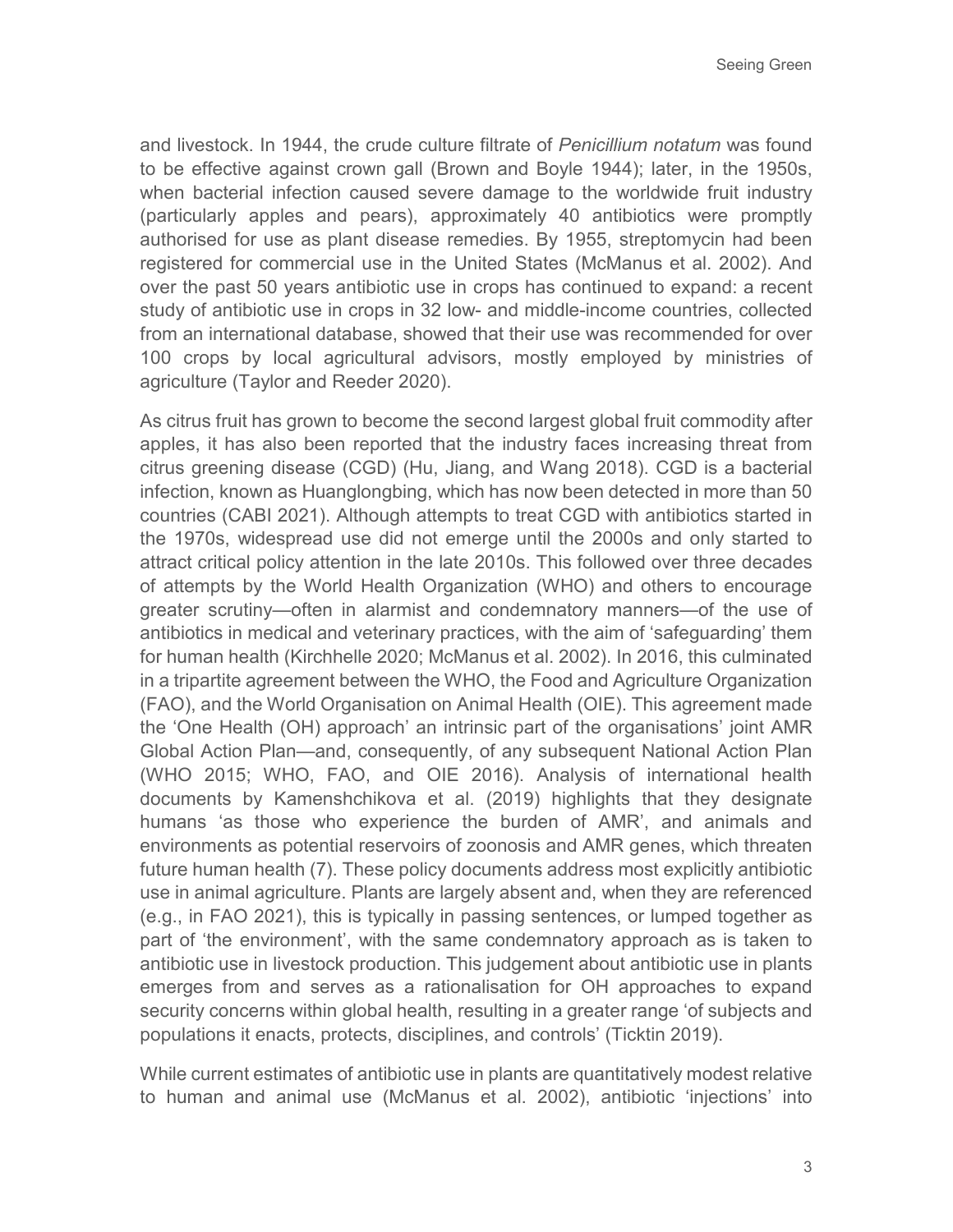mandarin trees in Thailand have come to light and the practice has awoken unease not only in us but also among Thai policymakers, especially given that Thailand was an early adopter of the OH approach as intrinsic to its AMR National Action Plan (Sumpradit et al. 2017; Tangcharoensathien et al. 2017). This concern about antibiotic use in orchards tends to emphasise it as unnecessary and as a potential contributor to resistant human pathogens, food residues, and environmental contaminants (Taylor and Reeder 2020; Chanvatik et al. 2019). This became particularly evident in Thailand's Antibiotic Awareness Week campaign in 2018, which used images and stories of mandarin trunk 'injections' as examples of alarming, 'inappropriate' use of antibiotics and of the need for a reduction in their use—generally, but also specifically in orchards[.2](#page-3-0) This framing of antibiotic injection in orchards as 'inappropriate' (i.e., as 'matter out of place') appeared to us insensitive to how farmers, their plants, and the continued successful productivity of their mandarin orchards is inseparable from the emergence of CGD and the necessary adaptation of antibiotic treatment practices for infected trees. Such calls for awareness raising and related policies reflect medical rationales for how and where antibiotics should be used—what, elsewhere, anthropologists have critically described as medicalisation (e.g., Abraham 2010, 604; Chuengsatiansup, Sringernyuang, and Paonil 2000) or what Hinchliffe describes as a 'one world-ist metaphysics' (2015; see also Green 2012)—which risk reducing the presence of antibiotics in mandarin orchards to the reasoning and imperatives of medicine. In other words, these medical rationales do not adequately engage with who and what has come to depend on antibiotic practices in orchards, or with the feasibility and potential consequences of their reduction or complete absence for mandarin farmers, their plants, and the continuation of large-scale, intensive production for consumers.

Our article attempts to engage with these challenges and solutions. We build on the work of anthropologists and other scholars who have carefully attended to how antibiotics are entangled with different practices including (but also importantly beyond) medical encounters between patients and healthcare providers. This work includes the analysis of how antibiotics have (via pharmaceuticalisation) come to serve as 'quick fixes' for care, hygiene, and human productivity (Biehl 2007; Chandler, Hutchinson, and Hutchison 2016; Denyer Willis and Chandler 2019), as well as similar challenges faced in animal agriculture and aquaculture (Hinchliffe, Butcher, and Rahman 2018; Fortané 2019). Anthropologists have also described how antibiotics have become essential infrastructure for not only medical, public, and global health practices (Chandler 2019), but also various forms of animal agriculture (Kirchhelle 2020).

<span id="page-3-0"></span><sup>2</sup> This can be seen in coverage of this event by Thai press, e.g., Thai Post (2018); ThaiPBS (2018); The Nation Thailand (2018).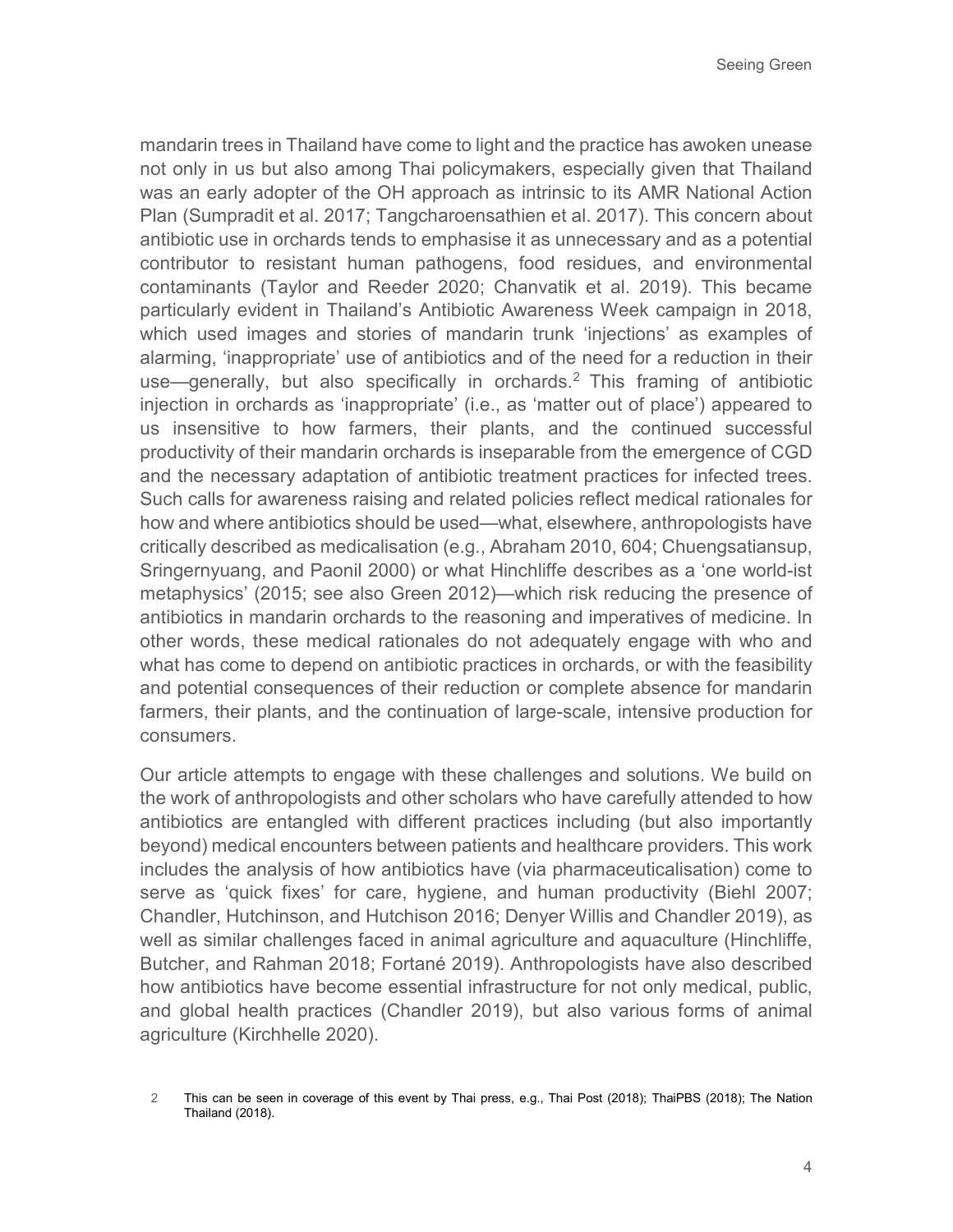Our article extends the conceptual and empirical developments of these articles to mandarin orchards. We also take inspiration from material-semiotic approaches to pharmaceuticals (Hardon and Sanabria 2017), as well as from other explorations of AMR and antibiotic use in the contexts of agriculture (Hughes, Roe, and Hocknell 2021); pathogenicity (Hinchliffe et al. 2016); and plant growth and productivity, that emphasise these phenomena as emergent, assemblages of more-than-human relations that are 'rich with history, economy, cultural practice, and aesthetic values' (Reisman 2021, 404). Thus, we explore CGD pathogenicity, orchard productivity, and pharmaceutical effectiveness of antibiotics as phenomena whose expressions and potential identification are bound up with human practices, while not being wholly reducible to them. In other words, our research has sought to decentre farmers, plant scientists, and orchard workers (humans) as the protagonists and instead attend to the ways they are always already entangled in shifting assemblages of plants, bacteria, climates, soils, and availability of particular technologies—that is, among groupings of humans and non-humans. This approach has allowed us to historically and anthropologically situate antibiotic 'injections' into mandarin tree trunks as phenomena that emerged to militate against CGD in Thailand and to challenge the *a priori* synchronic judgements of such practices as inappropriate or out of place.

To do so, we have explored historical materials on plant antimicrobial use, tracing the development of mandarin orchards and CGD in Thailand. We have visited many orchards in different provinces (including Chiang Mai, Phrae, Pathumthani, and Sukhothai) and interviewed fifteen growers, who owned mandarin orchards farmed using either chemical or organic techniques—and have often owned orchards in more than one province over the course of their lives. To better understand mandarin trees and their entanglement with labourers, farming practices, soils, climate, antibiotics, and other chemicals, we also observed and examined orange trees, attempting to attune ourselves to the development of CGD and its treatment. Additionally, we interviewed plant pathologists working at government departments and universities. Finally, to understand the role of markets, we interviewed wholesalers in local areas and a wholesale market in Bangkok.

Our article is divided into three parts. In the first, we trace the initial emergence of CGD and its pathogenicity as it is entangled with agricultural practices and pests. We also explore some of the early instances of experimentation with pharmaceuticalisation of orchards in the form of antibiotic injections. The second part of the article describes how certain intensive approaches to agriculture have been central to the success of mandarin orchards, as well as to the emergence and spread of CGD in and across Thailand. In describing this, we reveal the assemblages that underpin farmers and plant pathologists' rationalisation of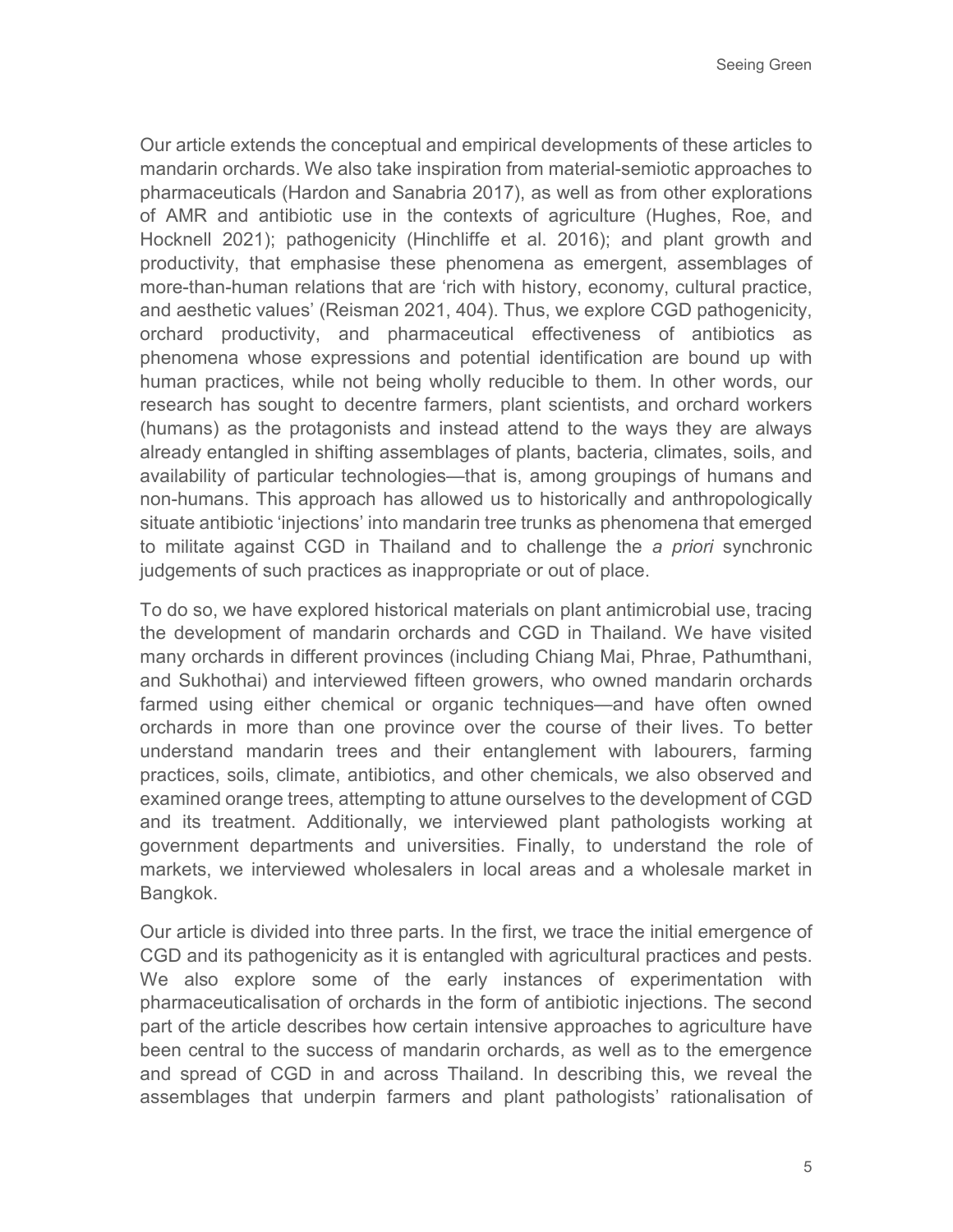antibiotics as a prerequisite for the survival of their orchards. The third part of the article explores how the realisation of antibiotic effectiveness in mandarin orchards was contingent not just on their pharmaceutical properties but also on an assemblage of knowledge, the availability and affordability of requisite technologies, and the technical possibilities orchard growers were able to derive from tinkering with such technologies. Our final section concludes with reflections on current proposals to reduce or completely stop antibiotic use, viewing these as akin to attempts to medicalise mandarin agriculture—that is, reducing questions of antibiotic use in orchards to human medical concerns. Such proposals risk a failure to take sufficiently seriously the importance of antibiotics currently to sustaining orchard productivity and profitability. This situation has arisen in part because the proposals to reduce or eliminate this use of antibiotics fail to sufficiently acknowledge how their emergence and feasibility as pharmaceutical solutions to CGD are entangled with the shifting assemblages of intensive agriculture and interspecies relations—which have come to drive and are mobilised to rationalise the adoption of such solutions in the first place.

### **Seeing green for the first time**

In the 1960s, when mandarin trees' leaves grew yellow and their young fruits started to drop en masse in northern Thai provinces, farmers suspected their orchards were suffering from a plant disease that was already familiar to them: *bai kaew* (mottled leaves). Farmers' suspicions were initially confirmed by visits from Department for Agriculture (DOA) staff, who presumed the symptoms were indicative of nutritional deficiencies associated with *bai kaew* (Prommintara 2005). Farmers' attempts to rid their orchards of *bai kaew* met with limited success, however, and it was not until 1971, when the DOA began to collaborate with Ralph Eduard Schwarz (a German plant pathologist working for the FAO), that nutritional deficiencies were ruled out as the cause of the drop in mandarin yields.

Schwarz had been working on diseases in citrus trees in South Africa since the early 1960s and had recently begun to focus on a novel disease which had symptoms similar to those of *bai kaew*. In South Africa, the disease had initially been identified in the 1930s and was believed to be due to mineral toxicity; it was named 'citrus greening disease', after mandarins failed to ripen. In 1967 it was identified as being transmissible via grafting and attributed to a virus; a similar discovery had been made a decade earlier by Kung Hsiang Lin in China, where the disease became known as Huanglongbing, becoming its official name in 1995 (Bové 2006). This means of transmission was highly problematic for farmers, since grafting, an ancient practice of joining 'scion' or budwood to rootstock of citrus trees, was (and continues to be) one of the most common methods of propagating citrus trees. By using different cultivated varieties (or cultivars) for rootstock and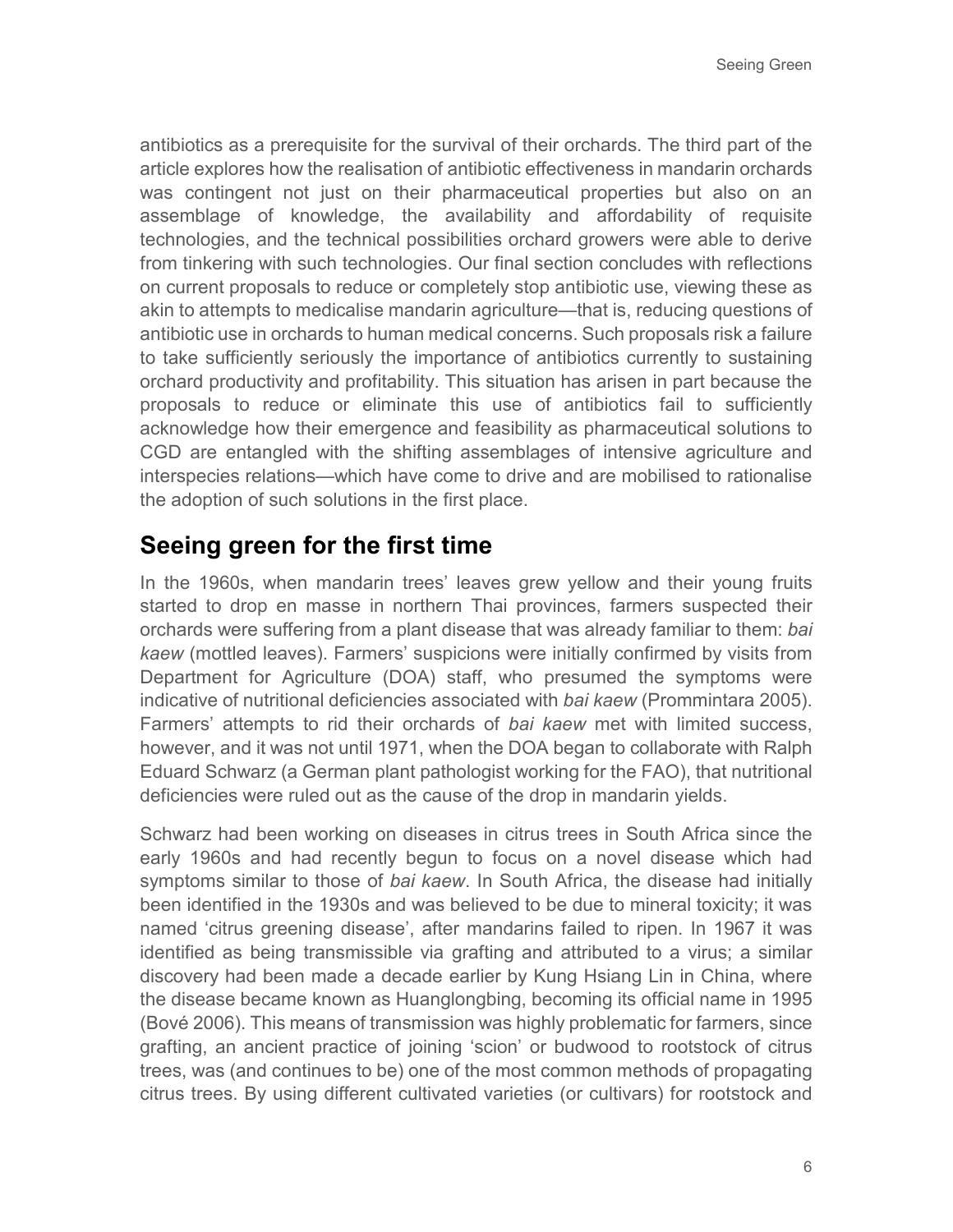scion, a number of desirable characteristics can be incorporated into a single tree. As scions are supported by rootstock, selection of citrus cultivars for rootstock is crucial. Some are more tolerant than others of climatic stresses, soil conditions, pests, and diseases. While rootstocks account for the trees' vigour, scions or budwoods are critical for fruiting characteristics. Thus, while this mode of asexual propagation was the source of many varieties of mandarin, it also became recognised as facilitating the spread of a deadly citrus disease. Further investigation by Schwarz (1968), Bové (2014) and various other plant pathologists in East Asia in the early 1970s using electron microscopes initially mistakenly identified the pathogenic agent as a mycoplasma, a bacterium without a cell wall (ibid.). It was not until 1984 that this was corrected, confirming the presence of a cell wall and classifying it as a Gram negative bacterium. Further investigation established two different species of the *Candidatus* Liberibacter bacterium in Asian (known as *Ca.* L. asiaticus or CLas) and African contexts. Since the 2000s, other species known to affect trees in the Americas have been identified (Williams, Bleau, and Orosa 2020).

Around the same time, plant pathologists in South Africa, India, and the Philippines also identified Asian and African species of citrus psyllids as a vector for CGD. Psyllids are plant-feeding hemipteran (commonly known as 'true bugs'), considered to be one of the most primitive insects. When psyllids feed off the sap from infected citrus trees, they become infected themselves. CGD-infected psyllids have been found to have higher fertility than those not infected, leading to a higher overall reproductive output. In laboratories, psyllids infected with CLas grow faster, produce more offspring, and tend to forage more often than those uninfected (Killiny et al. 2017). Psyllids ingest CLas into their bodies when they feed on infected plants. CLas then multiply in their digestive system and when infected psyllid fly to a healthy plant, they transmit CLas as they feed.

The discoveries of the bacterial cause and mode of transmission of greening disease led to experiments with antibiotics in various countries in attempts to treat and eliminate it, including spraying and dipping citrus grafts and buds in solutions of the antibiotic oxytetracycline-HC1 (e.g., Martinez, Nora, and Armedilla 1970; Su and Chang 1976). Schwarz and his colleagues experimented by injecting citrus tree trunks with the antibiotic tetracycline hydrochloride (Schwarz and Van Vuuren 1971) and this was noted to produce the best results: a single injection was reported to significantly reduce the percentage of diseased fruits, with effects observable several years later (Da Graca 1991).

Schwarz's arrival in Thailand in 1971 was too late for orchards like Kamnan Chul's, one of the country's major mandarin producers, located in the central-north province of Phetchabun, whose orchards collapsed following the loss of 30,000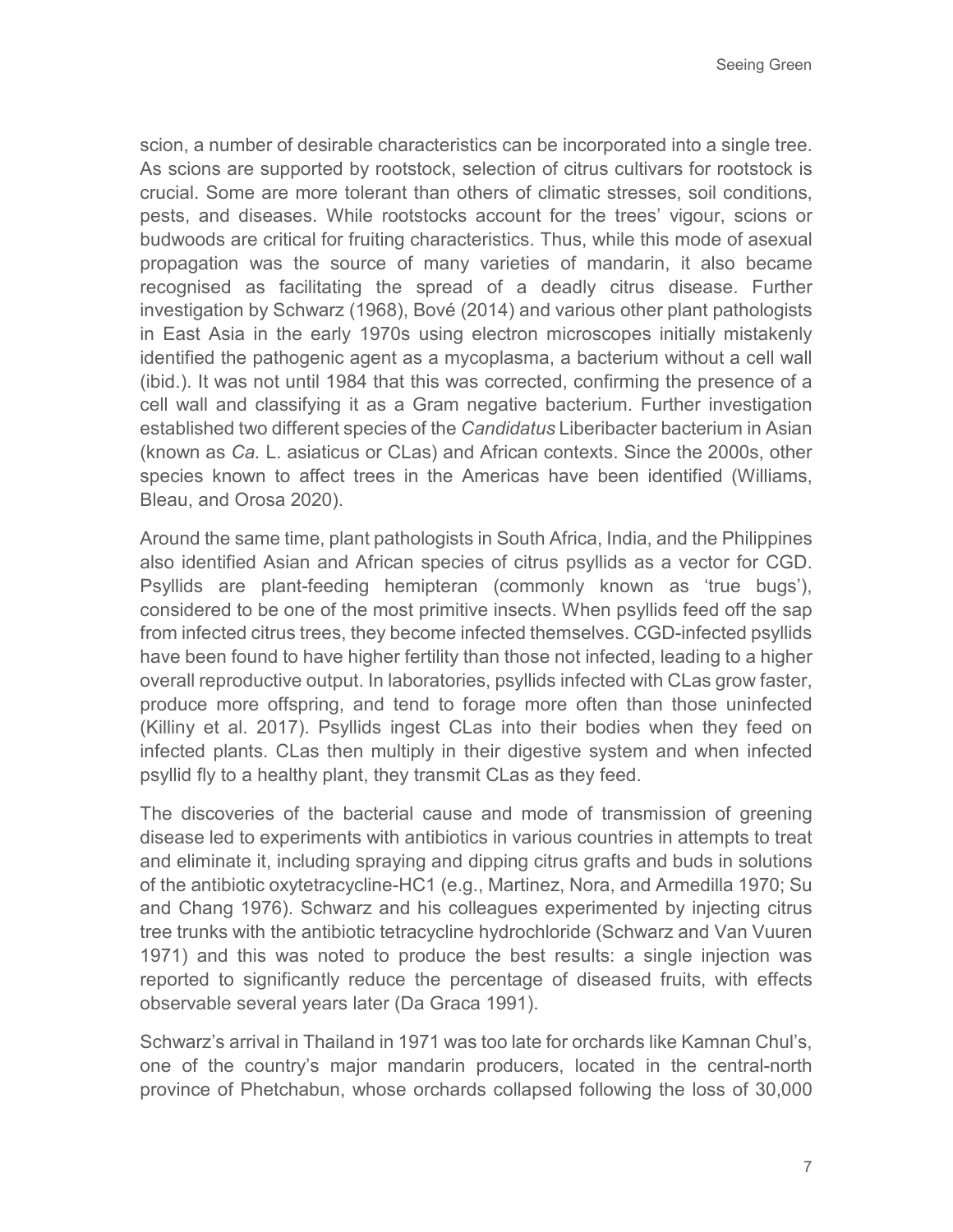trees. As part of his visit between 1971 and 1973, Schwarz assisted with a survey of CGD in 10 Thai provinces. The survey identified greening disease and psyllids in almost all trees in orchards in the provinces of Nan, Phetchabun, and Chanthaburi (the largest producer at the time of the survey), as well as Fang district in Chiang Mai province. CGD and psyllids were found to be relatively low in other farms in Chiang Mai province, and next to no psyllids or CGD were found in orchards in the vicinity of Bang Mod (in Bangkok province in central Thailand), or in the south of the country. The FAO collaboration with the Thai Department of Agriculture concluded that: 'The scattered distribution of citrus together with the apparent inability of psylla to disseminate widely appear to be the main reasons why greening has not become pandemic in Thailand' (Schwarz, Knorr, and Prommintara 1973, 137). The report went on to recommend further investigation of psyllid distribution, natural barriers (such as separating orchards by rubber plantations), exclusionary quarantine areas, and tolerant varieties of mandarin (Ibid.).

At the time, antibiotics were not recommended as a solution for CGD, largely due to their cost and the technical difficulties of administering them. Thus, while antibiotics emerged as a possible solution to CGD in the scientific literature of the 1970s, their adoption in countries like Thailand was intimately entangled with an assemblage of practices and entities that shaped their uptake and 'pharmaceutical effectiveness', some of which we will go on to explore in this article. Furthermore, as we describe in the following sections, the potential presence of CLas bacteria in mandarin trees, and knowledge of it as the pathogenic agent causing CGD, as well as its role in the devastation of their orchards, were never self-evident to farmers or plant pathologists; rather, they emerged and became visible through these shifting assemblages.

# **Intensification, CGD pathogenicity and endemicity**

#### **Bang Mod's blemished mandarins**

Around the late 1960s, when Kamnan Chul's orchard was struggling, many farmers in Bang Mod (an area in Bangkok province in central Thailand) were not only shifting away from cultivating rice and coconuts to cultivating mandarins, due to drops in yields of the former and the higher profits of the latter relative to the costs of production, but also expanding their existing mandarin orchard productions. Bang Mod's variety of mandarins, s*om-kaew-wan* (literally 'green sweet orange'), was already one of the most prized in Thailand. The relatively hot climate in the central region was said to contribute to the fruit's partly greenish peel. But Bang Mod's mandarins had another unique characteristic: their peel had brown blemishes, which was taken as a symbol of their quality and desirable taste. Located at the Chao Phraya River delta, adjacent to Bangkok, growers believed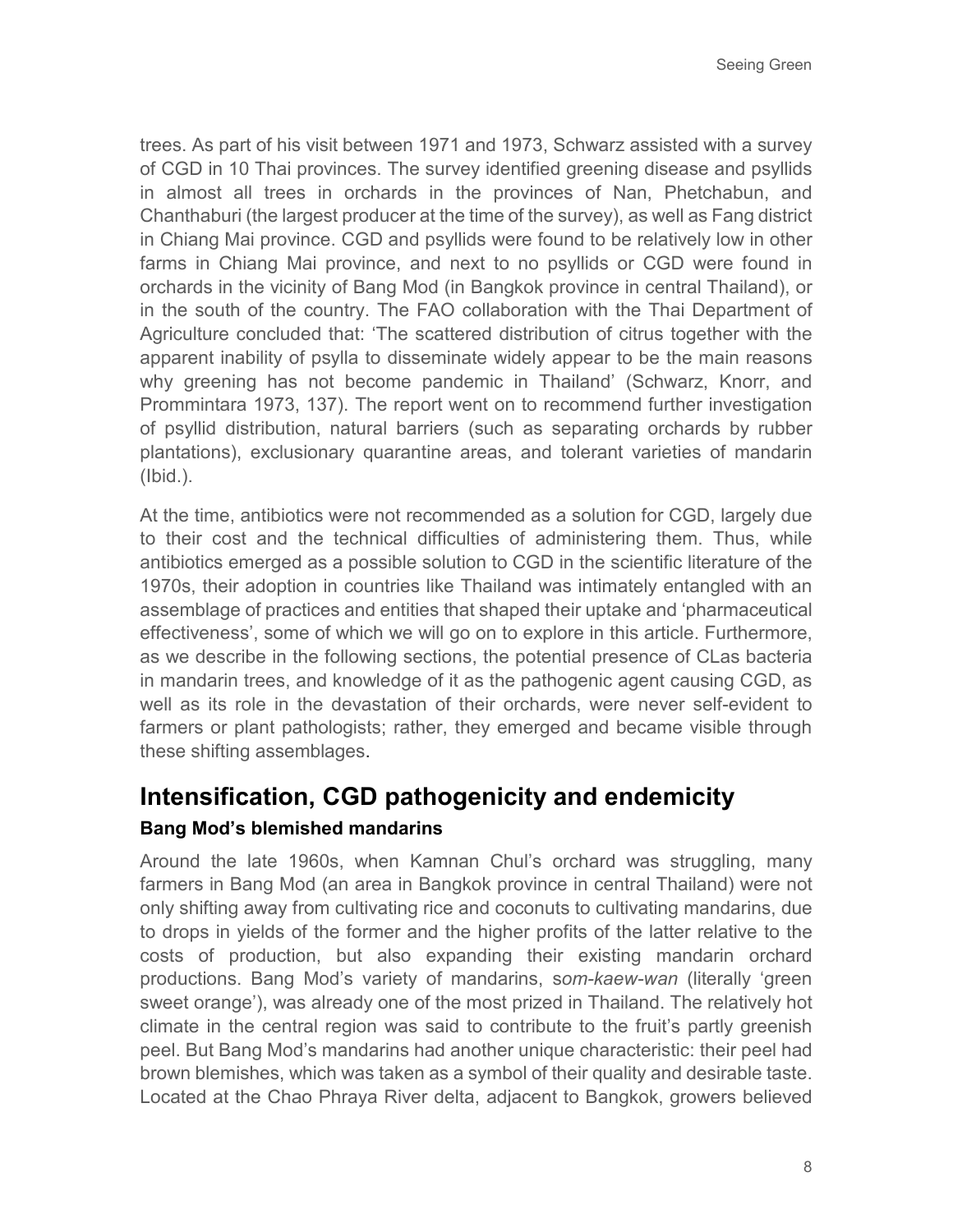that the brackish water that enriched the alluvial soils partly contributed to the unique sweetish taste of their mandarins. However, this was not all. Wat, one of the mandarin growers we interviewed, now 63, recalled his family's eight rai  $(12,800 \text{ m}^2)$  orchard in Bang Mod and their shift in 1976 from growing coconuts to more profitable mandarins. They, like other farmers in the area, planted their mandarin rootstocks in raised bed gardens to avoid flooding during the monsoon rains. Once the rootstocks were a year old, they would get budwoods from a plant nursery in Bangkok-Noi district and graft them to their rootstocks. Wat said that at that time they used few pesticides and other chemicals, as Bang Mod had neither severe diseases nor pests, 'not even common fruit flies'. Farmers did spray their orchards with insecticides to kill off rust mites (*Phyllocoptruta oleivora*) which would infest and feed on the peel of their fruit. Wat and other farmers learnt many or most of their growing techniques from their antecedents and friends, rather than from government officials or chemical companies. Such techniques included temporarily stopping spraying insecticides for roughly 50 days after their trees flowered, which they had found allowed the rust mites to feed on the peel of their mandarins and led them to develop their characteristic brown blemish, as well as contributing to their sweet tangy taste.

Within a decade, increased incomes derived from their mandarin production enabled many farmers, including Wat, to expand their orchards (Dangbupha 1993). In 1974, just prior to Wat's shift to mandarins, the estimated coverage in Bang Mod reached a peak of 30,000 rai (48 km2) (Kanjanakaroon 2008). Despite this expansion, most mandarin orchards were around just 5–10 rai (8,000–16,000  $\rm m^2$ ). The scale of mandarin production per orchard was relatively small compared to Kamnan Chul's orchard in Phetchabun province (which was still the largest orchard at the time) since farmers generally still grew other fruits such as mulberry and grapes alongside mandarins. However, after nearly two decades of booming mandarin production, the end of the thriving Bang Mod mandarin orchards was precipitated through a series of climatic and environmental disasters. In 1982, 30% of trees were lost due to flooding, and drought in 1986 contributed to twig dieback. The greatest damage to Bang Mod's mandarin orchards, however, occurred in 1992, following a combination of droughts and seawater intrusion, plus water and soil contamination caused by effluents from nearby factories. Finally, an expansion of the manufacturing industry in the area and a consequent surge in land prices led many farmers to seek affordable and fertile lands elsewhere to expand their mandarin production beyond Bang Mod, with some completely abandoning their existing lands (Dangbupha 1993). Just as the success and growth of Bang Mod's orchards was entangled with their proximity to the Chao Phraya river delta and Bangkok, so too was its collapse, precipitated by the hot climate, alluvial soils, raised-planting beds, and rust mites.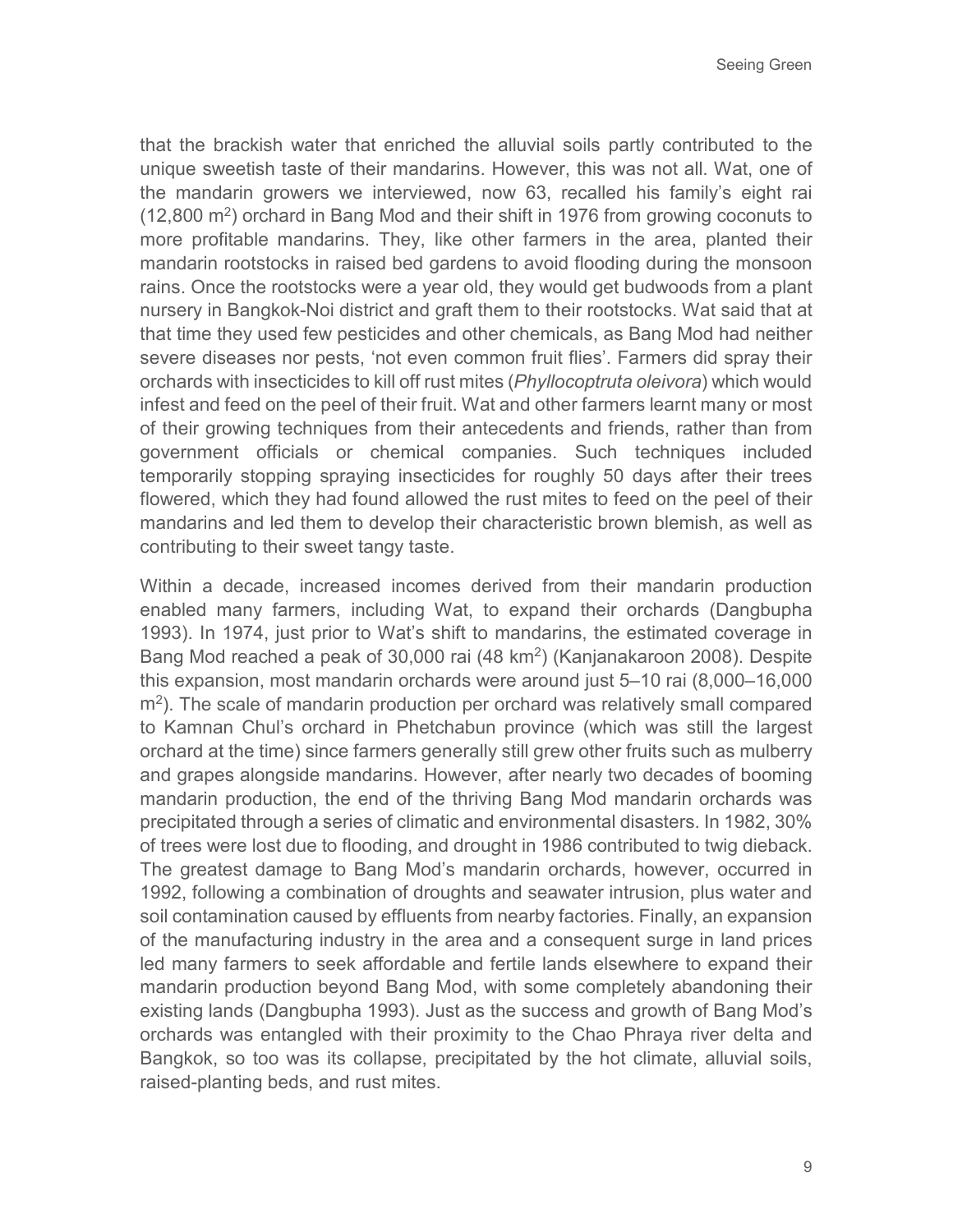#### **The rise and decline of Rangsit's orchards**

Fifty-four-year-old Ake, who at a peak owned 100 rai  $(160,000 \text{ m}^2)$  of mandarin orchards, comprising about 4,000 trees, recalled nostalgically:

Every morning after I calculated what we needed for the day, I would take pesticides, insecticides, or equipment to the land and then go pick up my workers and leave them to work. At three in the afternoon, I would then take them home. I rarely worked in the orchard myself, except when we ran out of workers.

Like some other growers in Bang Mod around 1976, Ake had expanded his family orchard productions into the Rangsit canal area in Pathumthani province, taking advantage of the affordable land, most of which was dedicated to rice farming, and where only a few other mandarin orchards were in operation. Following the devastation of the floods in 1975, 1978 and 1982, many cultivators attempted to restore and expand their orchards. In 1982, Wat's family expanded their orchards of 8 rai (12,800  $\text{m}^2$ ) in Bang Mod to 90 rai (0.14 km<sup>2</sup>) in Rangsit—eventually, after eight years, reaching a total of 210 rai  $(0.36 \text{ km}^2)$  in the latter. Ake and Wat, like other growers, brought with them their grafts and stems from the same Bangkok-Noi source, trying to replicate the former successes of Bang Mod. Although the resulting mandarins lacked Bang Mod's unique rustic characteristics, the total area of orchards in the Rangsit district reached 200,000–250,000 rai (320–400 km2): almost 10 times that of Bang Mod's extension at its peak in the 1970s (Paradornuwat 2003). Farmers also sought ways of further intensifying their mandarin production by planting trees closer together and increasing spending on and routine use of fertilisers—as well as pesticides, fungicides, and other chemical products designed to minimise loss of yields to pests such as thrips, rust mites, and citrus leafminers. By the late 1980s, Rangsit was the nation's major producer, growing 80% of all mandarins consumed in the country (Soontravanich 1997). Ake recalled: 'If you owned 100 rai (1600  $\mathrm{m}^2$ ) of oranges, when you went to Talad Thai market [the nearby wholesale market], you wouldn't pay a thing. The wholesalers would treat you to everything you wanted, because they wanted your fruit'. Wat said he similarly experienced a fourfold increase in his family's average annual income during this time.

But in 1989, as many young trees were blooming in Wat's orchards, typhoon Era (also known as Gay and Kavali) hit Thailand, flooding Bangkok and nearby provinces. Rangsit was particularly badly affected. According to Wat, 'The trees were extremely fruitful that year. We were just about to harvest when Era hit this area. The flood destroyed most of our trees'. Ake's family orchards were also devastated. The Ministry of Agriculture and Cooperation responded, issuing an order to the Department of Agriculture Extension (DOAE) to help the growers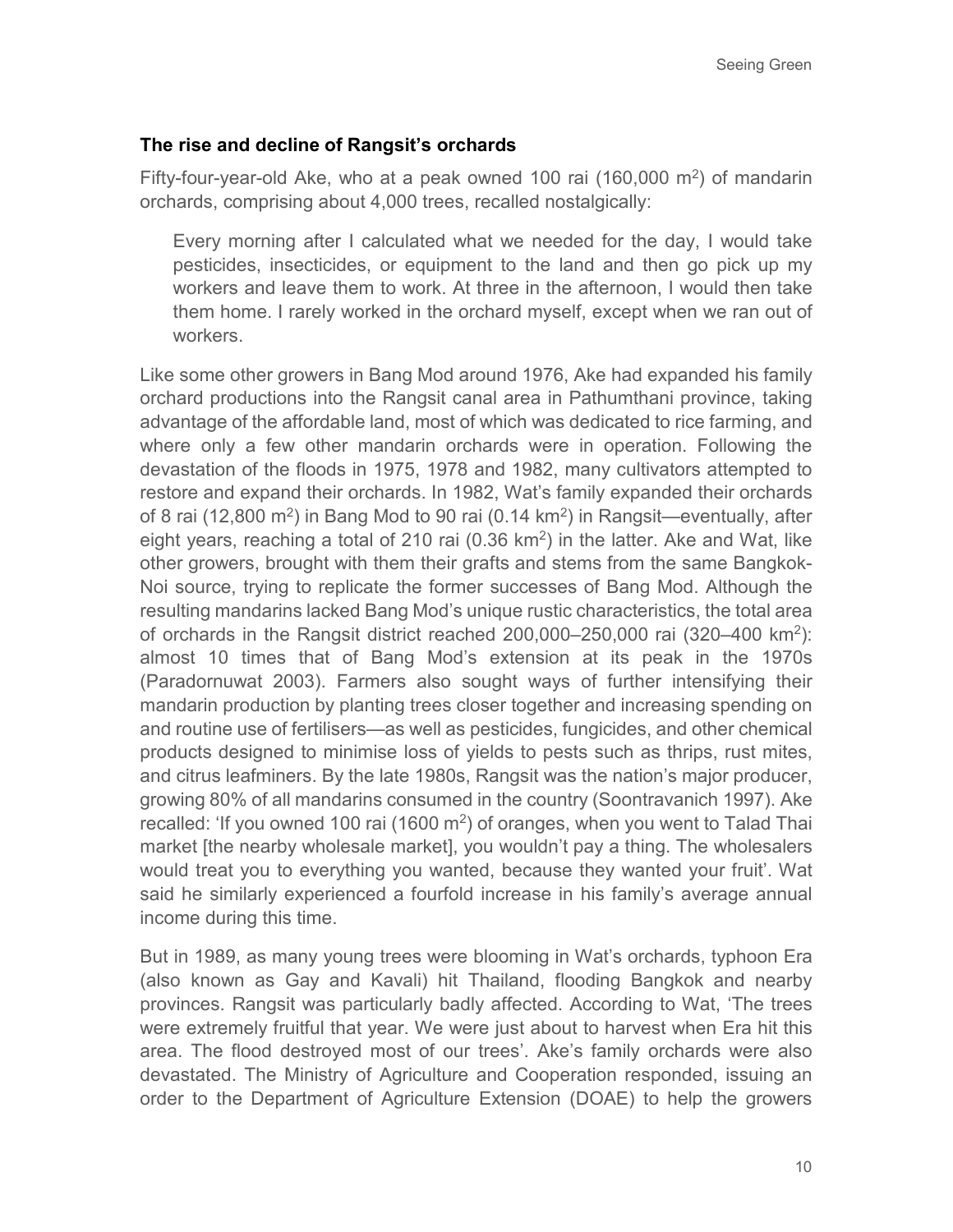Seeing Green

replant and expand their plantation (Office of Agricultural Economics 1996); this assistance was later part of the DOAE's effort to materialise the government's Eighth National Economic and Social Development Plan (1997–2001). The Plan designated 33 provinces for expanded citrus production and introduced a Guideline for Mandarin Development that aimed for annual increase in yields by 10,000 rai (16 km2) per year so as to meet increased demand. According to Santi, a former DOA researcher who had been assisting the growers at the time, to do so adequate graft stems had to be procured and distributed to the farmers for replanting. Farmers had customarily acquired graft stems from plant nurseries around Bangkok-Noi district, but the nurseries were unable to keep up with Rangsit growers' urgent demand. The DOAE also attempted to assist farmers through acquiring grafts from northern provinces, such as Phetchabun, Chiang Mai, and Naan, many of which came untested for diseases and pests.

A few years later, in 1995, growers were shocked when they began to see their seemingly healthy young mandarins consistently fall from their trees (Kaje 2013). Wat recounted: 'The provincial agriculture officers came to visit us and tried to sell us pesticides and other chemicals. But they didn't tell us what the problem was'. Farmers, including Wat, tried various chemical and natural pesticides, but noted they had little noticeable improvements on the health of their trees. Fifty-eight-yearold Thida, who owned 50 rai  $(0.08 \text{ km}^2)$  of mandarin orchards, said she had even experimented with fermenting tilapias (a freshwater fish that is farmed in Thailand) in huge water jars mixed with galangal, lemongrass, and other spices. She said, 'The smell was really bad, and it was very expensive; 10,000 baht per jar [over 220 GBP]. We sprayed it on the trees with the hope that fruit would not fall off. It didn't work'. Without effective solutions and no clear explanations for the rapid decline of their orchards' productivity, some farmers began to suspect that a gas power plant nearby, which had started operation in 1998, was to blame. They speculated that hazardous pollutants had caused their fruit to fall from the trees. A year later, some of the farmers mounted protests and 762 growers attempted to sue official authorities responsible for ensuring the power plant adhered to environmental standards. Ake also joined in the demonstration. He had invested in expanding his farms by taking a loan from the bank, and ultimately ran into millions of baht of debt when his own mandarins fell prematurely.

In an effort to address the growers' complaints, the power plant provided the DOA with financial support to investigate the problem. With the collaboration of Kasetsart University, the DOA conducted an experiment by growing mandarins in close proximity to the plant. Some were grown in the open air and others under mosquito nets. The experiment lasted two-and-a-half years. The trees that grew under the net were healthy, while those growing uncovered were found to have approximately 30 Asian citrus psyllids on each tree, together with symptoms of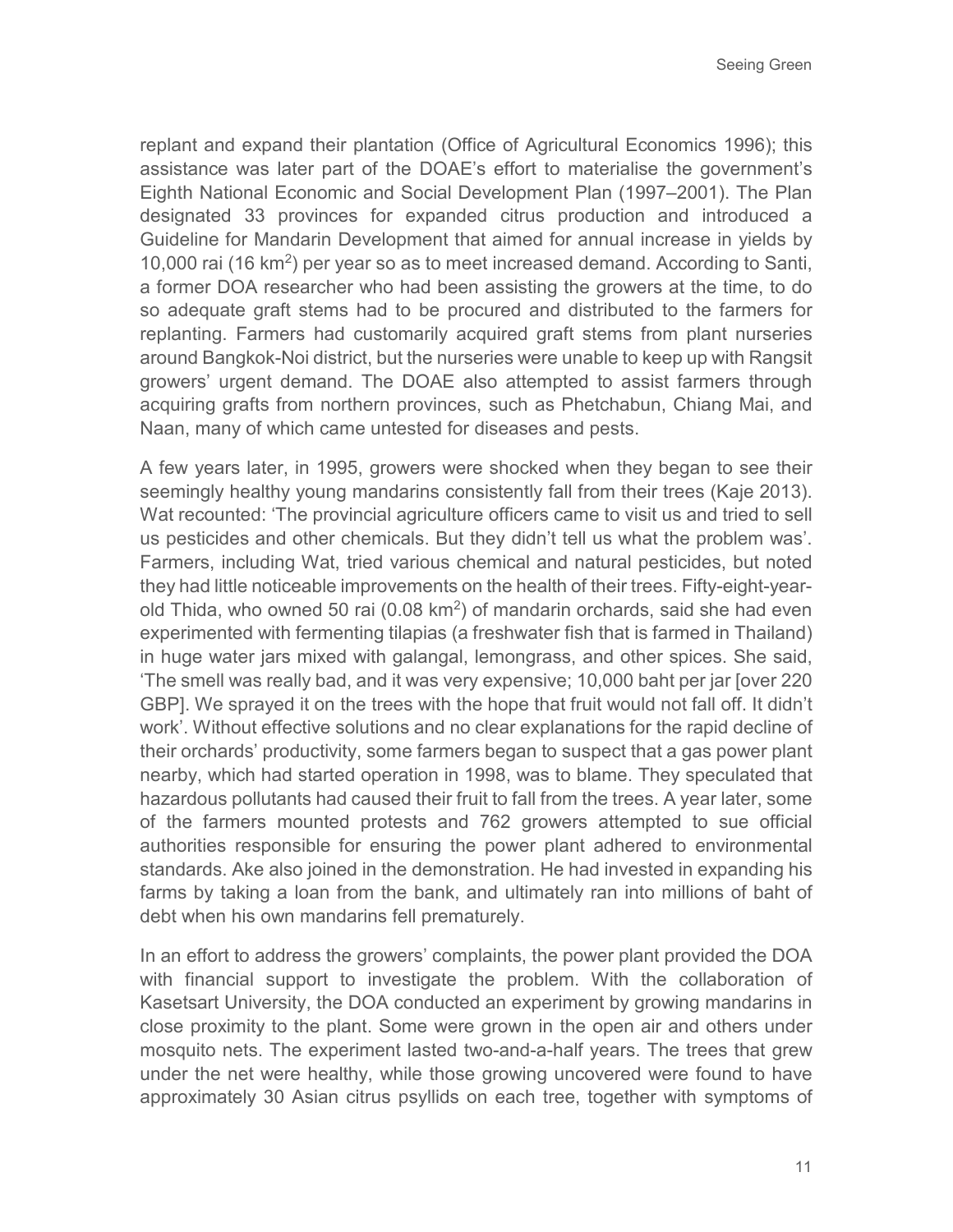what they identified as CGD. The central administrative court ruled that the defendants had not overlooked their responsibilities and that it could not be scientifically proven that the power plant had caused the fruit to fall.

According to DOA researcher Santi, it was clear to him from the beginning that the source of devastation to the Rangsit orchards was not the power plant, and that the decline in orchard production went further back:

A few years ago [following typhoon Era], a number of farmers brought infected mandarin trees and planted them in their orchards. From these infected mandarins, they produced grafting stems which were also infected. These infected stems were supplied to the government and the government distributed them to Rangsit farmers. That was when it all began.

The grafts that the farmers and the DOA had acquired from northern provinces to replant their orchards following typhoon Era had arrived, unbeknown to any of them at the time, infected with CGD. Santi also noted that farmers in Rangsit had stopped spraying their orchards with pesticides twice a week as they did not believe DOA's advice. Instead, they started to try other methods, one of which was applying effective microorganisms (EM), which some of them believed would also kill insects. According to Santi, EM is an organic fermented fertiliser and not a pesticide, and so the farmers' shift in spraying practices may also have led inadvertently to increases in psyllid and the spread of CGD.

Along with making attempts to directly redress the devastation that occurred for farmers like Wat, Thida, and Ake in the wake of Typhoon Era, Santi and other members of the DOA, together with various international agricultural consults from the FAO (Schwarz, Knorr, and Prommintara 1973), and Thai-German Technical Cooperation Program (Oudejans 1999; GIZ 2016) had been conducting extensive field surveys of orchards across Thailand since the late 1980s. Amongst the conclusions were the stark observations of Roistacher (1996), who was responsible for reporting on the economics of living with citrus greening disease:

In my lifetime of involvement with citrus virus and virus-like diseases, never have I witnessed such severe destruction of citrus as seen in this consultancy visit through Thailand. This destruction of citrus by the greening disease has been ongoing in Thailand for over 30 years and has been well documented by others*. I believe there is a tendency to accept and accommodate the disease and to live with it* (our emphasis, Roistacher 1996, 279).

The field survey reported that Thailand had a national average production of 12.5 tonnes of mandarin per hectare, significantly lower than the 50–90 tonnes of other countries in 1994 (ibid.). This was attributed in large part to the wide presence of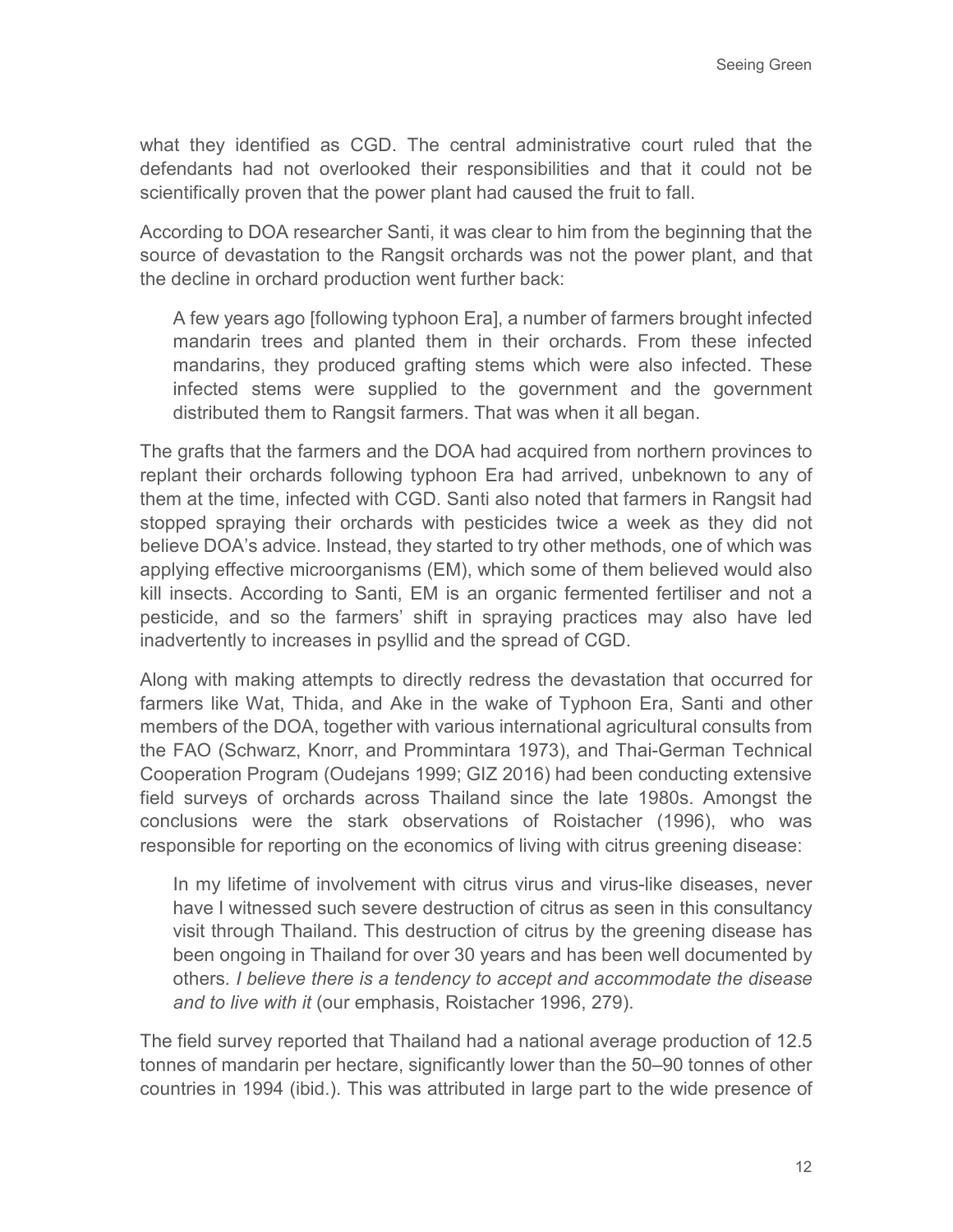CGD in Thai orchards, which led to rapid declines in the productivity and profitability of trees after 5–8 years. This early loss was dramatic—occurring very considerably earlier than the 100-plus year productive lifespan of some recorded mandarin plants, and earlier than the 12 years that Roistacher (1996) cites as the minimum to ensure profitable returns for growers in the long term. Thailand's Department of Agriculture Extension (DOAE) and foreign consultants also noted that Thailand was 'the only large mandarin producing country in the world using marcotting<sup>[3](#page-12-0)</sup> to propagate mandarin trees. The present technique for all practical purposes guarantees production of nursery trees already infected with greening' (Ibid., 279). Tree nurseries were implicated in the spread of CLas-infected grafts and thus also in creating and maintaining its endemicity. The field survey also noted insufficient disease monitoring, awareness, and control measures to address its psyllid vector. Much of the survey's recommendations echoed what the DOA and Schwarz had recommended nearly three decades earlier (Schwarz, Knorr, and Prommintra 1973), but which subsequent orchard growers had not followed; nor had relevant government agencies established sufficient regulations, guidelines, or subsidies for mandarin production.

The report on the power plant ruling and the findings from the Thai–German Technical Cooperation Program came too late for Rangsit's farmers to save their orchards. The pathogenicity of CGD for the Rangsit mandarin orchards arose from the interplay of biotic and abiotic processes, many initially unknown to farmers at the time. Densely planted orchards devastated by a tropical storm, mandarin growers' desires to quickly restore their orchards, and government relief assistance which unknowingly distributed infected grafts from other orchards, provinces and plant nurseries, constituted an assemblage that was favourable for a CGD outbreak in Rangsit's mandarin orchards and, more generally, the conditions of its endemicity in Thailand. Those who could still afford to sought out new land for their orchards in other provinces, including Kampaeng Phet, Prachinburi, Pichit, Lopburi, Nakornsawan, Chiang Mai, Phrae, Nan, and Sukhothai.

#### **Intensified farming and citrus greening endemicity in Chiang Mai and Kampaeng Phet**

Before his family went bankrupt, Ake converted their orchard into a shrimp farm and in 2001 he bought 40 rai (64,000  $m<sup>2</sup>$ ) of land for his orchards in Kampaeng Phet province in northern Thailand, which had formerly been used to cultivate rice. Wat also moved his mandarin production from Rangsit to Kampaeng Phet around a year later, buying 30 rai (48,000  $m^2$ ) of land. Like other farmers, they both brought

<span id="page-12-0"></span><sup>3</sup> Marcotting, also known as air layering, is a means of cloning woody plants, like mandarins, that may not easily create roots from cuttings. A small cut is made into a stem, which is then wrapped in humid growing medium until strong roots sprout from the stem, at which point the stem is cut below the roots and planted in the soil or potted.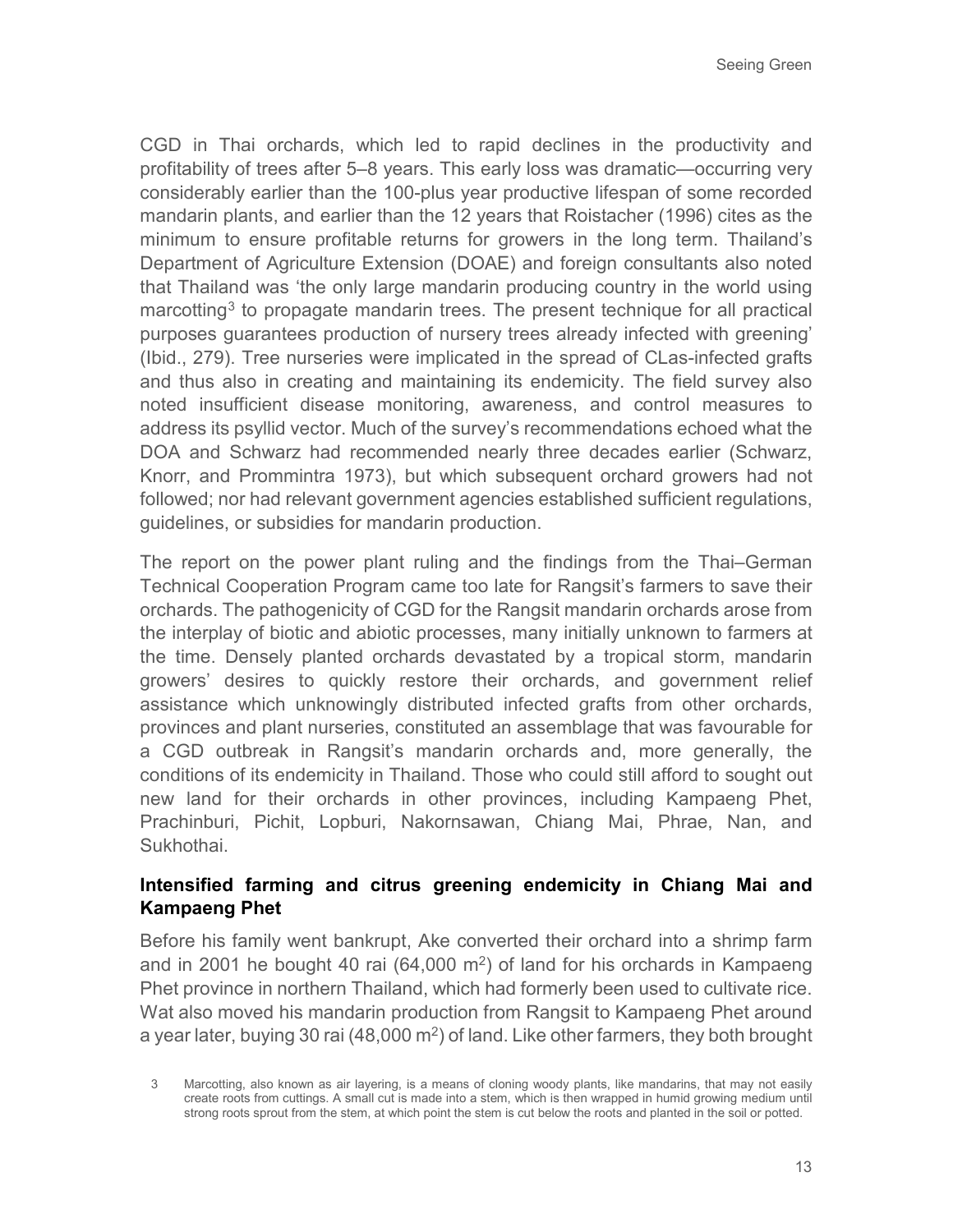with them scions (shoot s or twigs intended to be used to form a graft) from Rangsit and attempted to boost their yields to make up for their losses. They doubled the number of trees in their orchards with two-row planting, and reduced spacing between rows from 3.5 metres (as in Bang Mod) to 2.5 metres. Furthermore, all the growers we talked to had been employing a mandarin blooming method that induced their trees to fruit twice or even three times a year; the fruit preferably harvested once during Chinese New Year (usually around February) and a second time at the Chinese Ghost festival (typically mid- or late August). These practices increased their harvest yields, although perhaps not as much as some of them had hoped. Orchard growers in other provinces also followed similar intensive growing practices. According to the Office of Agricultural Economics, mandarin orchards reached a record total area of  $479,322$  rai  $(766 \text{ km}^2)$  in 2005, with the largestproducing province, Chiang Mai, contributing 16% of the total yield (Office of Agricultural Economics 2013). However, unbeknown to farmers we talked to, they were also creating the conditions for intensified CLas pathogenicity.

Citrus psyllids can fly and have been found to travel up to 2 km in 12 days by means of successive short flights—and can be carried even further by winds (Williams, Bleau, and Orosa 2020). Their foraging is stimulated by volatile olfactory signals as well as visual stimuli emitted by their favoured host plants (Wenninger et al. 2009). Growers who planted their trees closer together were unwittingly facilitating the ability of infected citrus psyllids to differentiate their preferred host trees from surrounding vegetation (Patt and Sétamou 2007) and thus spread CLas bacteria in their orchards. Furthermore, farmers' practice of mandarin bloom stimulation, which induced mandarin trees to bloom more frequently and to produce new shoots, created favourable environments for psyllids to mate, lay eggs, and develop their colonies (Grafton-Cardwell, Stelinski, and Stansly 2013). Thus, farmers' more intensive growing practices facilitated not only the reproduction and spread of psyllids, but also of CLas pathogenicity.

Mandarin growers in Kampaeng Phet began to experience the negative consequences of their intensified orchard practices around 2008, when they started to notice considerable drops in the quality and size of their yields. Thida, whose family had relocated their orchards from Rangsit to a 50-rai  $(80,000 \text{ m}^2)$  plot in Kampaeng Phet province, told us: 'We were told [by other growers] the disease would not come back again and that the soils were great here. Four years later, we were still harvesting a lot of fruits from mandarin trees, but in the fifth year, the fruits started to fall from our trees'. Wat had a similar experience, with fruit falling from his trees five years after he arrived in Kampaeng Phet. While Thida, Wat, and Ake suspected their orchards were once more infected with CGD and that they should purchase disease-free grafts, they did not know how to identify whether or not a graft was infected, and nor did they have any means of effectively treating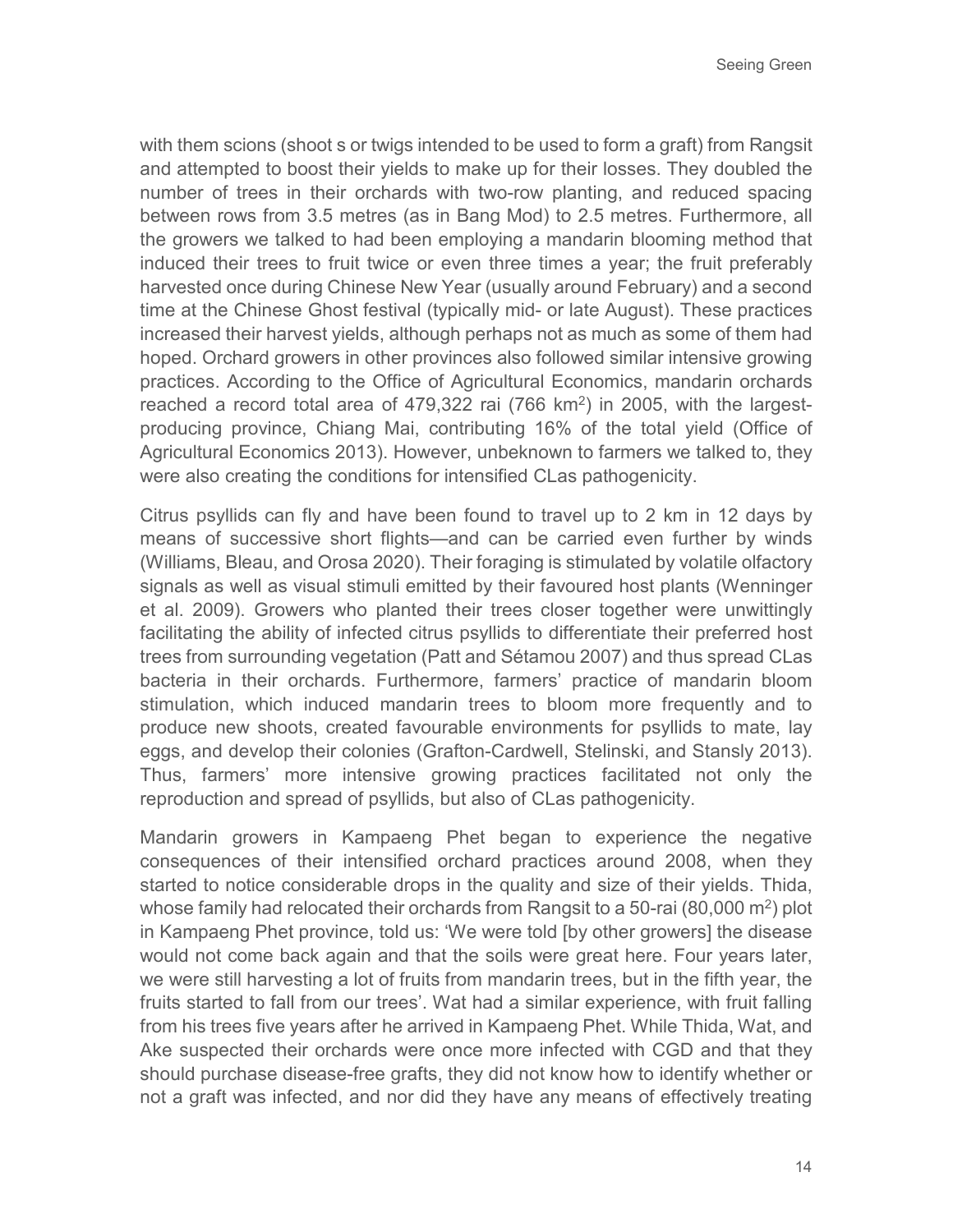infected trees. Ake said he was advised by the DOA to cut down all the trees which had falling fruits, but he didn't want to, as he had invested a lot in his trees. In the end, Ake and Wat's Kampaeng Phet orchards went out of business. Wat abandoned mandarin production and Ake and Thida returned with their families to Rangsit and invested the money they still had to try to grow mandarins there again. Ake tried to grow a different variety of mandarin called *Keaw dam nern* (partially named after a district in Ratchaburi province), which he was told was resistant to disease; however, after seven years the fruit in his orchards started to fall again.

Meanwhile, at a national level, mandarin yield had also declined dramatically between 2006 and 2010. In 2006, mandarins totalled 871,644 tonnes from a cultivated area of  $424,514$  rai  $(680 \text{ km}^2)$ ; by 2010, this had dropped to 280,190 tonnes from 147,673 rai (237 km<sup>2</sup>) (Office of Agricultural Economics 2013). Chiang Mai province had in 1997 itself likewise reached its peak mandarin orchard coverage at 92,791 rai (148 km<sup>2</sup>), and by 2010 had experienced a rapid drop to 27,706 rai (44 km<sup>2</sup>) (idem.). Unlike when they were farming in Rangsit, Wat, Ake, and Thida knew about CGD by the time they began their orchards in Kampaeng Phet, including how the disease was transmitted via grafting and psyllids, and about measures to control its spread. But they still lacked ways and means to treat infected trees. They were still unable to identify CLas-infected grafts or trees before they became unhealthy and it was too late to rescue them. At the time, Thailand was also still propagating mandarin plants through marcotting and there was no mandatory national certificate system to guarantee the sale of disease-free grafts. Thus, farmers' attempts to eliminate psyllids as possible vectors of infection by using pesticides were insufficient to stop the spread of CGD. Similar vector control measures were also required for other locally grown families such as *Dok kaew* (orange jasmine) and *Ma fai* (Burmese grape), which were also hosts to psyllids. Additionally, stopping CGD would also require nationally coordinated measures or collaboration among orchards to address the transmission of CLas bacteria, which already appeared to be widespread, if not even endemic to orchards and nurseries. Furthermore, farmers were not overly keen on removing infected trees, especially when there were increasingly so many, as this would leave them with low mandarin yields. The intensified agricultural practices—such as nurseries, grafting, mandarin blooming, and denser planting of trees (the conditions through which farmers sought to increase their mandarin yields)—were the same that favoured high psyllid reproductivity, infection, and spread of CLas bacteria. Thus, the pathogenicity of CGD for any particular orchard emerged from a complex assemblage of plants and psyllids, and one that was inseparable from intensified orchard practices, the seeking of new land for orchards within and across provinces, the limited availability of resources and coordination measures (state or otherwise) to address the use of infected grafts, and from a lack of understanding and awareness of how these all came together.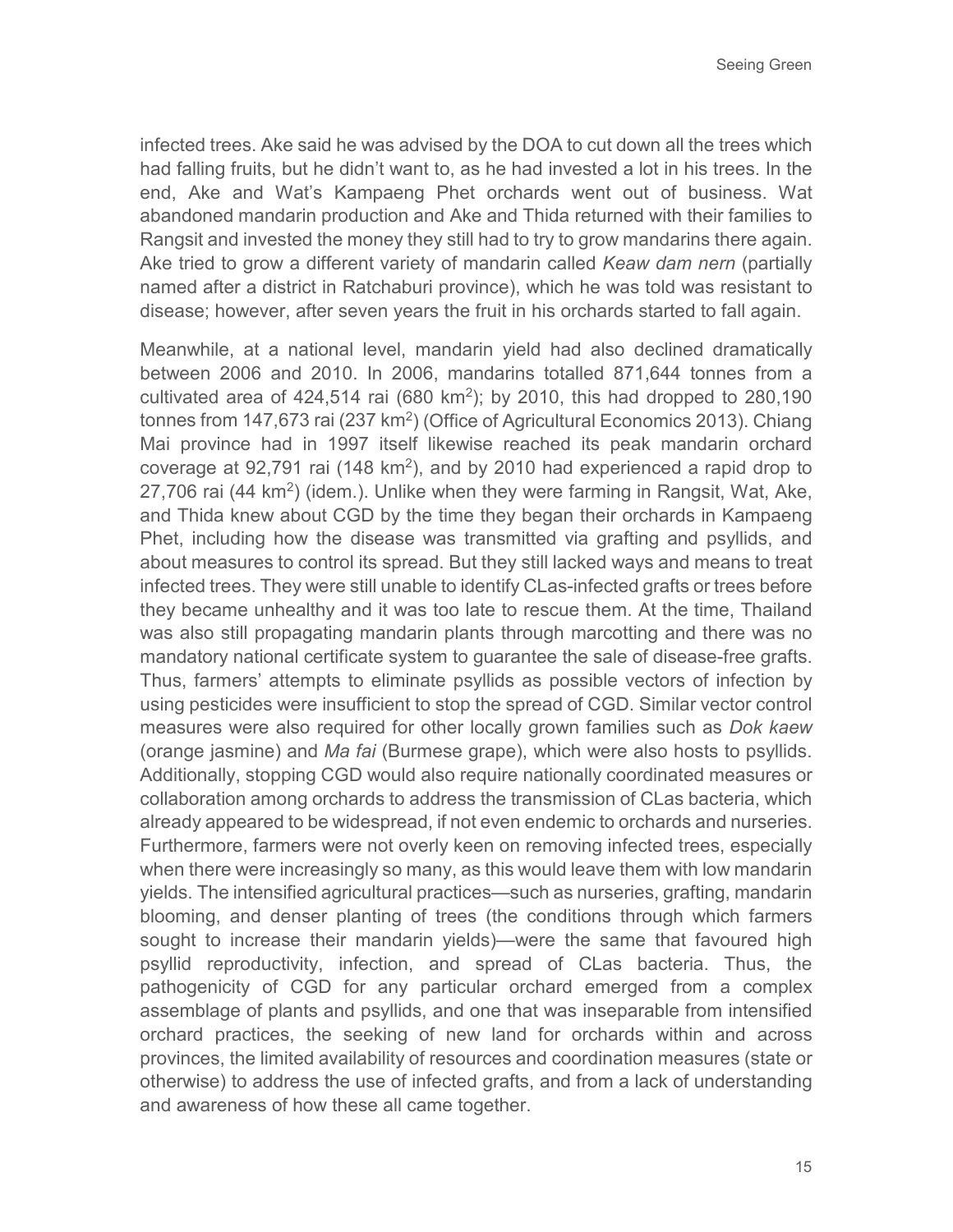

*Figure 1*. Map of major mandarin growing areas in 1971–1973 and 2018. Source map: ChristianBier, CC BY-SA 3.0. Source data: Schwarz, Knorr, and Prommintara 1973; Office of Agricultural Economics 2019.

## **Antibiotic angels: Realising antibiotics' pharmaceutical potential**

As mandarin fruits which had grown only to the size of limes started falling in Rangsit *en masse*, Ampaiwan Paradornuwat, a plant pathologist and specialist in citrus disease, returned to her research on the use of antibiotics to treat mandarin trees infected with CGD. Two decades earlier she had completed her masters thesis on this very topic, sampling orchards across Thailand for traces of the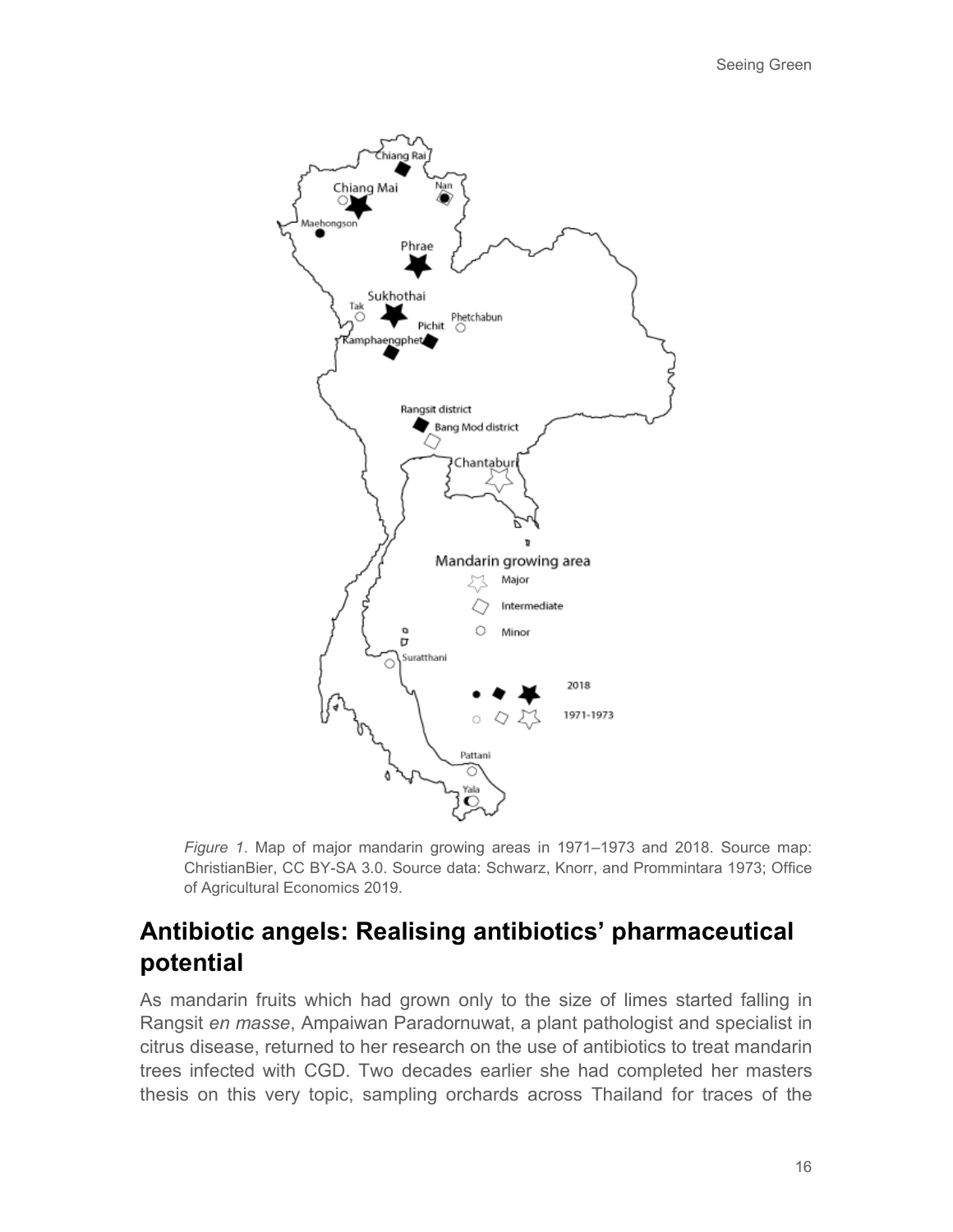disease and experimenting with antibiotic treatments (Puengjesda 1977). During their work in the 1970s, the FAO and DOA had not mentioned antibiotics to farmers as a viable option to address CGD (Schwarz, Knorr, and Prommintara 1973). This was in part due to the lack of available, affordable, and practical equipment at the time, as well as to the observations the specialists had made of some toxic sideeffects from the application of tetracycline in trees. Instead, they recommended psyllid control, and trimming, pruning, and removing infected plants. Later, through nationally funded research projects at Kasetsart University, Ampaiwan worked with a few orchard growers in Chiang Mai province to develop effective means of injecting antibiotics and promoting the elimination of CGD. At first, the mandarin growers she met were unenthusiastic (Kaje 2017). Pairin, another plant pathologist and citrus specialist working in Chiang Mai, told us that, 'The injection technique we used in the past [the 1990s] was conducted by drilling holes into individual tree trunks, into which we then injected antibiotics, but this was not practical for growers, because of technological limitations'. According to Pairin, farmers were still struggling to incorporate antibiotic injections into their practices by the early 2000s.

Pairin explained that farmers needed to lay power cables to supply electricity for the electric drills, and not only did they feel this was impractical, but the cost of doing this for each and every orange tree—in addition to the cost of the wired drills themselves—was still prohibitively expensive for growers. In their attempts to find manageable ways to treat their trees with antibiotics, Pairin and mandarin growers encountered another hurdle. Trunk injections required syringes that were strong enough to withstand the pressure of pushing antibiotic fluids into trees. Pairin and her colleagues had acquired a few prototypes from Florida and Taiwan which were pressurised containers specifically constructed from stainless steel. Parin recalled:

We didn't have high quality materials to make equipment that could hold the pressure … Not only did we lack equipment, but mandarin growers normally planted 60 trees per rai  $[1,600 \text{ m}^2]$ , and an individual orchard would also be around 100 rai [160,000 m2]. How many tonnes of antibiotics would be needed?

She found that drilling each tree with approximately 5–8 holes and inserting an equivalent number of syringes was sufficient to deliver the treatment. However, it was extremely labour-intensive and required a large volume of equipment and antibiotics—much of which, particularly syringes, continued to be unaffordable and insufficiently durable.

Although Ampaiwan only conducted her experimentation with antibiotics in a few orchards in Chiang Mai, other growers heard about the research through word of mouth from the orchard owners who were participating in her studies. Arun, whose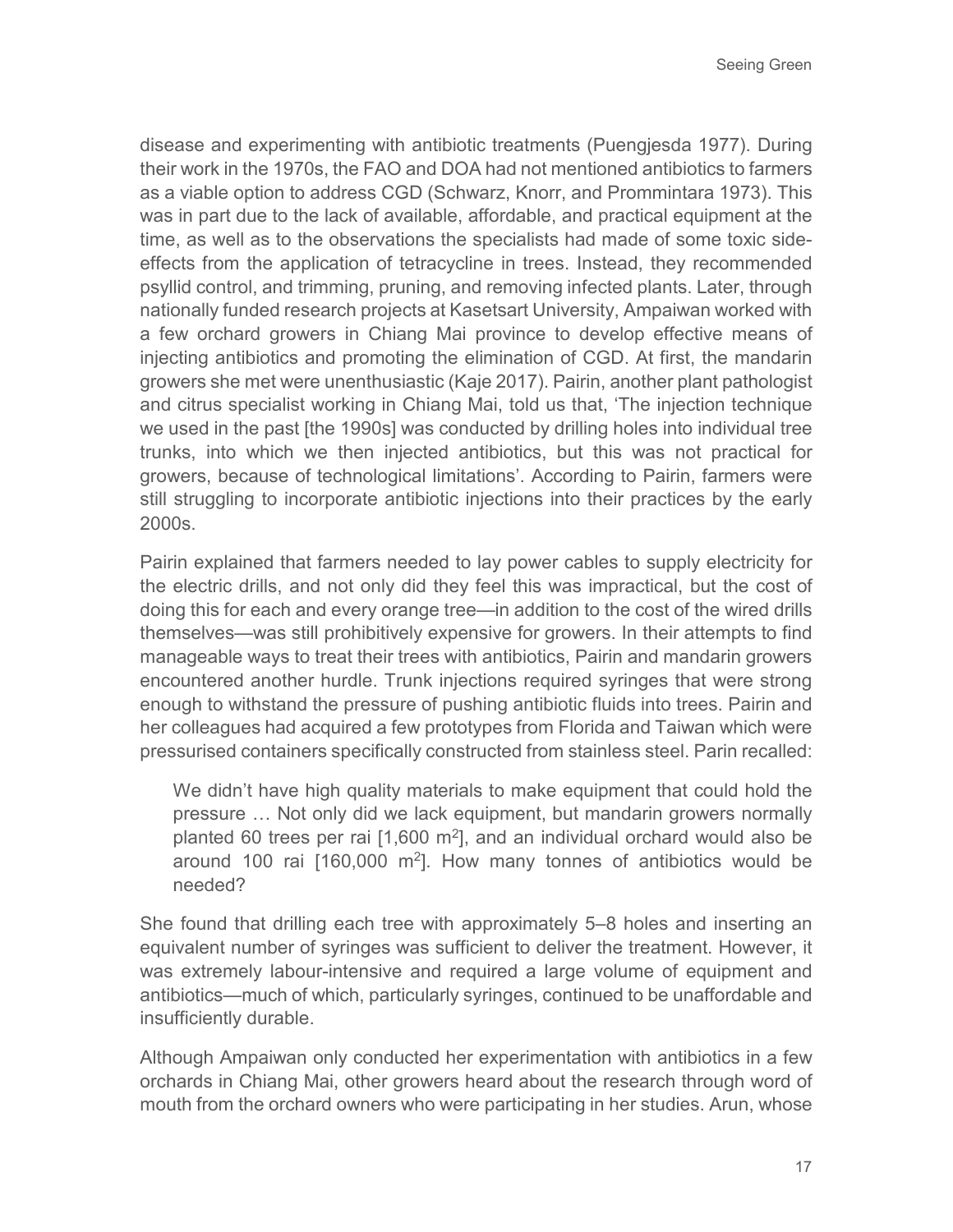testimony we have already recounted, was one of them. He explained how he and other growers began to experiment by themselves with the application of antibiotics into some of their own trees, after their orchards started to experience severe CGD in 2007. Their efforts included trying to find alternatives to the syringes that Ampaiwan was experimenting with, which were in limited supply in Chiang Mai at the time. He recounted:

At first, we used 20 syringes per tree. Later, we increased it to 40–50 syringes for every new branch, though we were recommended to inject into the main trunks only. But most of us growers started to use 2-inch PVC pipes, instead of syringes, with their own formulas [concentration of solution].

Arun and other growers found that, with some tinkering, they were able to replace syringes with a combination of PVC pipes and tier-like valves that could withstand the high pressure required to 'inject' antibiotics into their mandarin tree trunks. They also found that these modifications cut their costs and allowed them to modify the quantities they injected and the speed with which they did so. However, farmers' abilities to realise the pharmaceutical effectiveness of antibiotics for their entire orchards continued to be limited until the early 2010s, when Chinese-made cordless drills, which were sufficiently powerful and affordable to farmers, became more widely available.

In 2013, Ampaiwan consolidated the findings from her research in a manual for mandarin growers (Paradornuwat 2013). It described the various activities growers need to attend to over the course of a year, including identifying the symptoms of CGD and the application of control measures, and shared the outcomes of her experiments with various antibiotics. Based on her studies in Chiang Mai, Ampaiwan concluded that ampicillin was the most effective CGD treatment and described the costs and methods of its application. She stated that to successfully treat an infected tree, approximately seven 60 ml syringes filled with antibiotic solution were required twice a year (ibid.). For grower Pon, 70, this was unattainable and unaffordable for his 30 rai  $(48,000 \text{ m}^2)$ , as this would mean approximately 10,000 syringes. Along with other mandarin growers in Phrae province, Pon improvised, first by converting plastic soda bottles into pressure tanks and attaching to them PVC pipes similar to those used by growers including Arun in Chiang Mai. Then, rather than tier-like valves, the Phrae farmers used rubber tube ends to insert into their trees (see Figure 2). Pon referred to this setup as an 'infusion' kit, as each bottle could hold and slowly introduce considerably more antibiotic solution into the tree at any one time, meaning they did not have to rely on countless syringes to 'inject' them. Mandarin growers not only tinkered with the equipment, but also the concentration, combination, and frequency of antibiotic use (Chanvatik et al. 2019). In practice, growers subsumed Ampiwan and Pairin's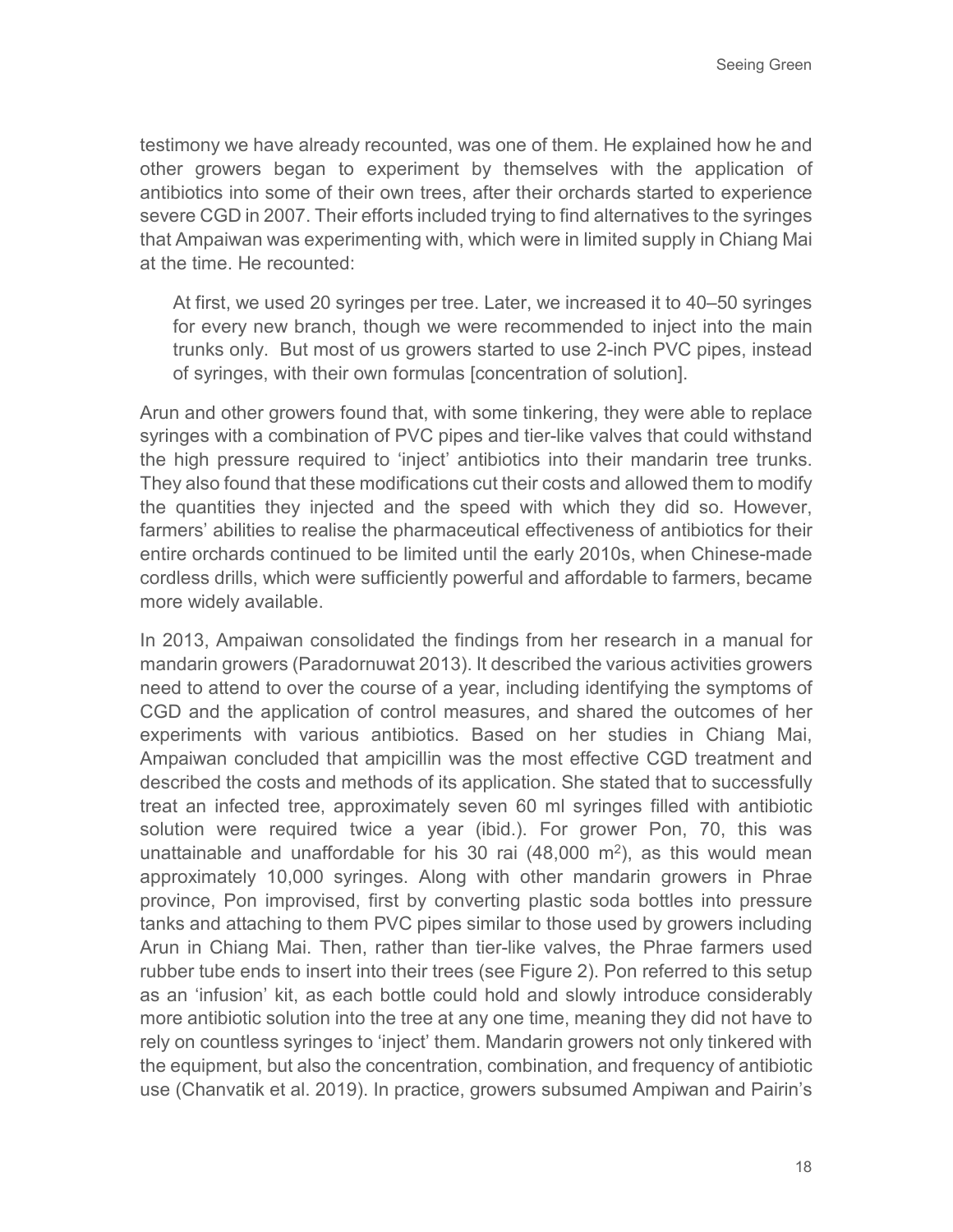scientific guidance into their situated experimentation and built on it using their consequent knowledge, shaping how their equipment and antibiotic 'injections' or, as they also described it, antibiotic 'acupuncture'—came to be adapted to their orchards and the potential pharmaceutical effects of this practice realised. In doing so, through prophylactically and curatively 'injecting' their trees, growers were finally able to incorporate antibiotic practices into their intensive orchards, which they hoped would be sufficient to stave off damaging infections caused by CLas bacteria, instead of having to follow what to them were the more drastic and costly measures of removing or destroying their trees.

Farmers' newfound abilities to turn antibiotics into affordable and feasible orchard practices arrived too late for many orchard owners. Some, like Ake, lost many if not all of their trees to CGD, ending up with large debts and facing bankruptcy. Following the devastation of his orchards, Ake sought assistance from a local NGO, which helped pay off his debts and shift his land in Rangsit to organic fruit growing, including—but not exclusively—mandarins. To growers that were able to afford and assemble the equipment and know-how to effectively inject or infuse antibiotics into their trees, and whose orchards consequently recovered, 'antibiotics were angels', to use Arun's expression. Farmers who used antibiotics in this way described how thin and weak mandarin tree trunks became strong, pale and yellow leaves turned fresh green, and bruised and black fruits became a bright orange or green again. Furthermore, antibiotics were a common, easily acquired, and relatively unregulated medicine (Chuengsatiansup, Sringernyuang, and Paonil 2000; Sringernyuang 2000), as confirmed by farmers' descriptions of their easy purchase in large quantities from pharmacies and private and wholesale vendors.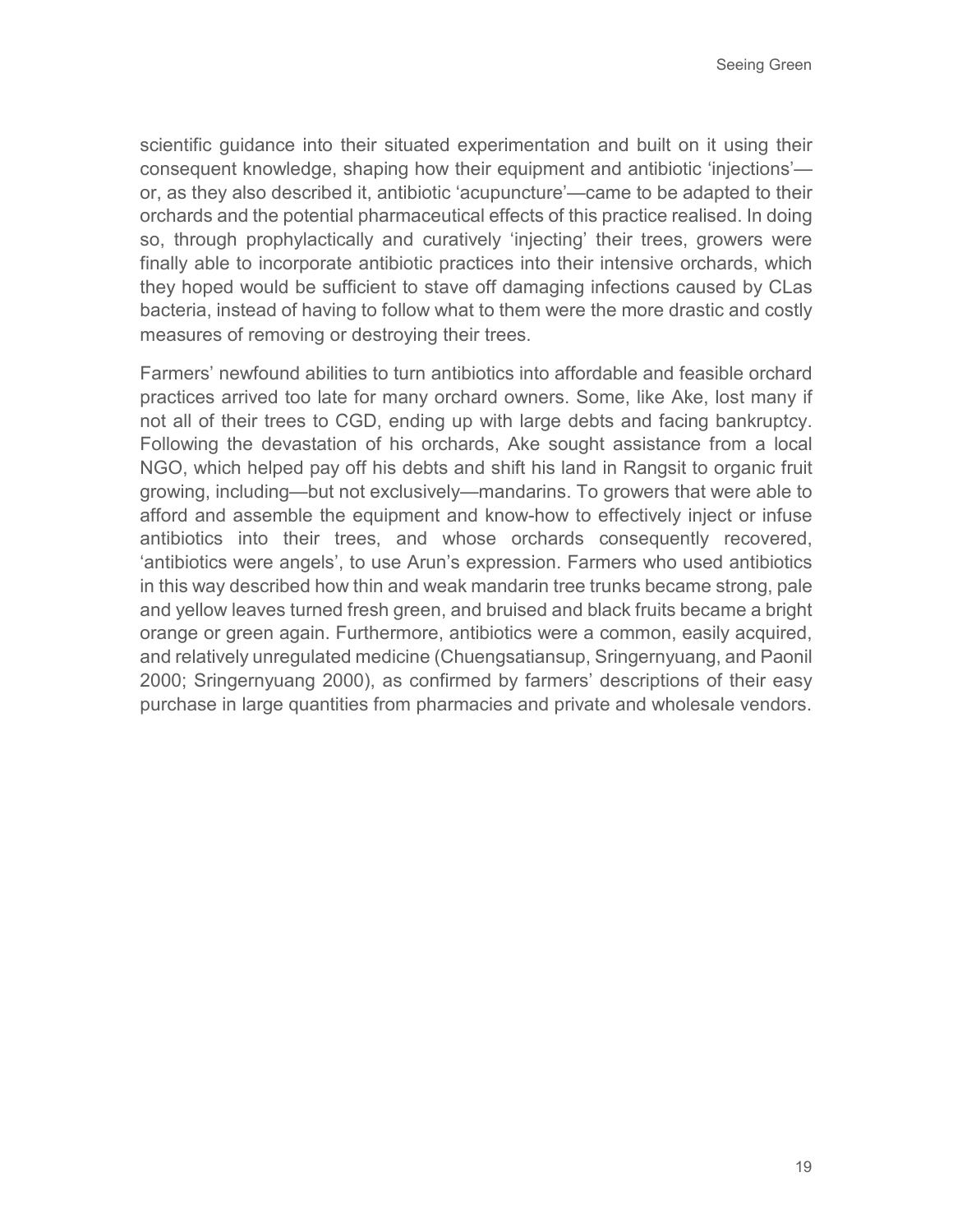

*Figure 2*. Left to right: Plastic soda bottles adapted for use as antibiotic infusion kit, with four tubes to connect to the mandarin tree; PVC pipes and valves are added to the bottle to control the solution; an electric drill is used to make holes on citrus tree trunks for tube insertion. Images by author Thitima Urapeepathanapong.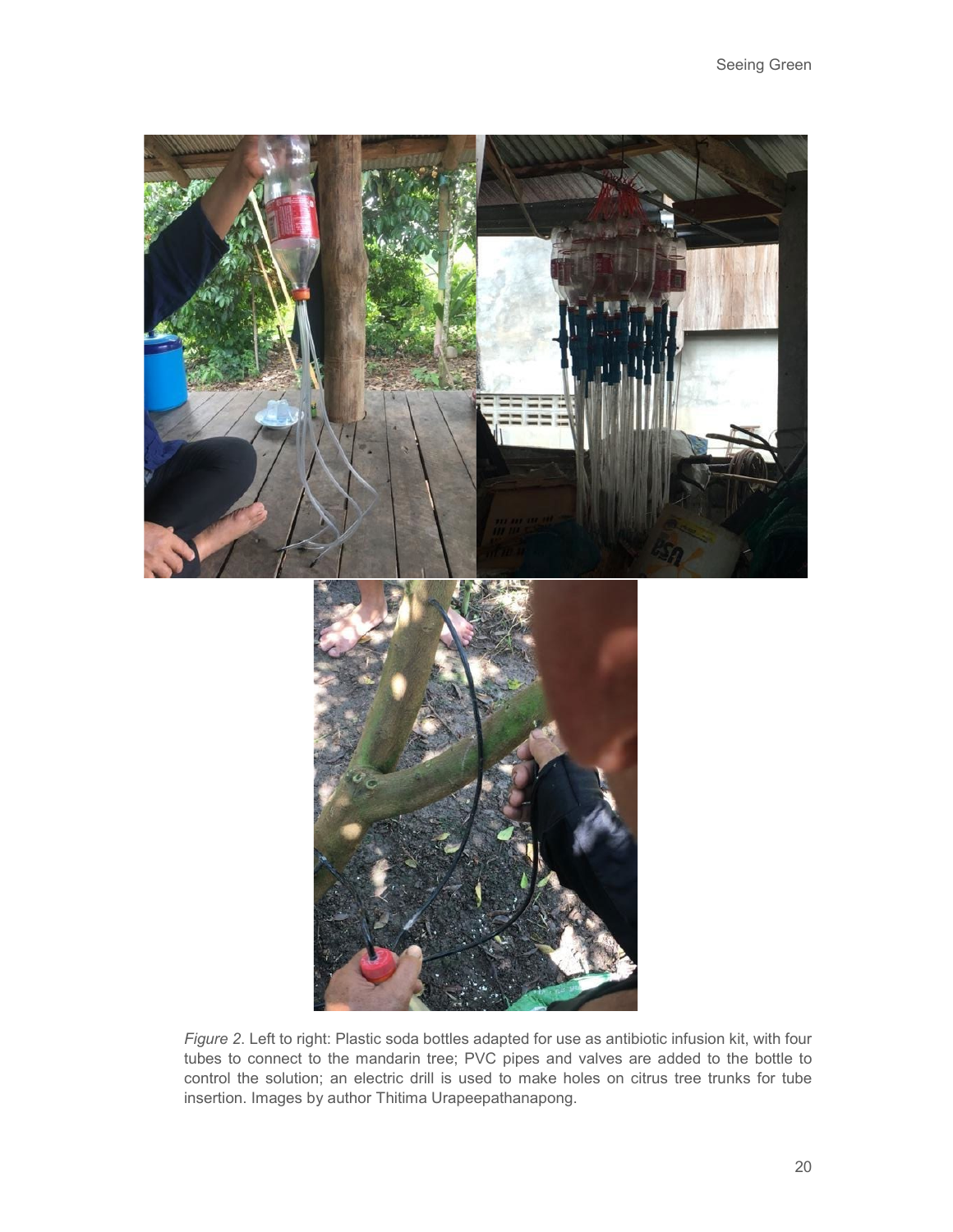This easy availability, they told us, also contributed to them not being overly worried about antibiotics affecting the safety of their mandarins for consumption. However, Arun and other farmers were uncomfortable with increasing attention being paid to their use of antibiotics, including discussions of potential residues in mandarins, fearing that this might negatively affect their sales and abilities to continue their antibiotic practices. One farmer, Kla, whose father had an orchard in Chiang Mai, described how he had previously tried to go organic, giving up pesticide and antibiotics completely. But he told us that not only was there not much demand for organic fruit, and they had consequently fetched low sale prices, but being surrounded by others' mandarin orchards that used chemicals and antibiotics made organic farming virtually impossible. He said not only did he believe his orchards were contaminated by these products from other orchards but also, because he was not using them himself, his orchards were saturated with CGD, psyllids, and other pests. After 18 years of trying, he felt it was hopeless and had started to use chemicals, including antibiotics, in his orchard growing practices again. Similarly, for Thida, after her yields collapsed in Kamphaeng Phet she returned to Rangsit and adopted the use of antibiotics into her mandarin growing practices. Despite mandarin production in Chiang Mai province having decreased from approximately 350,000 to 300,000 tonnes due to CGD, in 2017, with the help of 'antibiotic angels', one of the largest orchard owners in Thailand was optimistic: '[the] Mandarin industry in Chiang Mai is recovering … CGD is now under control' (Prachachartturakij Online 2017). For some like Kla and Thida, antibiotics had come to be essential infrastructure for their orchards' survival and the production of successful mandarin yields.

### **Conclusion**

Our research shows how Thai orchards and their owners have come to depend on antibiotics as central infrastructure through which they can sustain their intensified orchard practices and their profits. This has partly emerged through farmers' everyday engagement with their mandarins and their attempts—together with plant pathologists—to address the many evolving and intertwined human and nonhuman challenges of growing them. In doing so, the findings from our fieldwork also reflect on how farmers' familiarity with and use of antibiotics are at odds with OH and AMR policies which, although not explicitly stating antibiotics as being exclusively for use in human medicine, seek to reserve their use predominantly for 'us' humans (Chanvatik et al. 2019). The fact that antibiotic injections have long been commonly used in Thailand (Cunningham 1970), and that plants are also affected by bacterial infections, was testament to farmers and plant pathologists of their potential to help mitigate or rid orchards of CGD. However, as we have documented, farmers' incorporation and effective pharmaceutical application of antibiotics in their orchards was not straightforward.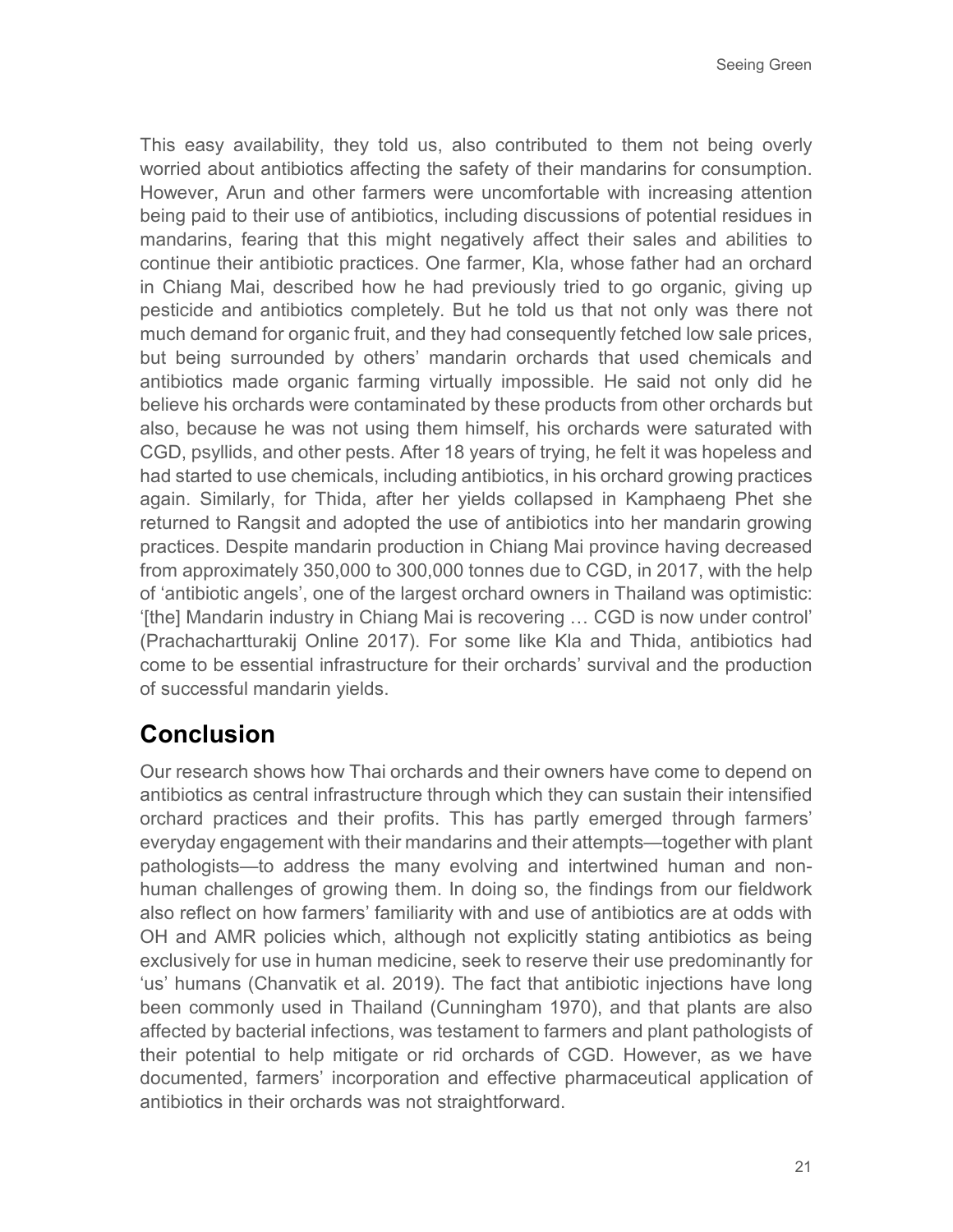Antibiotic use in orchards took more than three decades to become established and was intimately entangled with the shifting availability of antibiotics, their affordability, and experimentation with equipment to readily administer them, but also with the emergence of CGD as a persistent and identifiable cause of mandarin yield decline. We describe this process as more-than-human pharmaceuticalisation because of how growers care for their mandarins and their orchards' productivity became dependent on antibiotics in ways that never relied on nor sought recourse from medical authority (i.e., medicalisation). This is not to say that farmers attend to the productivity of their orchards or the infection with CLas bacteria using antibiotics alone; they also depend on insecticides, pruning, new grafts, and moving their production elsewhere. Instead, it is to acknowledge that antibiotics form part of an assemblage—as Roistacher (1996) described in the 1990s and others have more recently, relative to the citrus industry in Florida in the 2000s (Williams, Bleau, and Orosa 2020), and almond cultivation in Spain (Reisman 2020)—in which growers have resigned themselves to adapting and living with disease. Here, we believe that it is more fruitful to describe CGD's pathogenicity as emerging from within Thai citrus agriculture and its associated practices and institutions within which it has come to be endemic, rather than a threat from 'the outside' (Ibid.). This means seeing CGD's pathogenicity—its threat to Thai farmers' productivity and profits—as similarly entangled with many of the very processes that have led to pharmaceutical injections of antibiotics as (rational) solutions for growers and plant pathologists in the first place. In other words, orchard intensification practices have co-facilitated CGD pathogenicity (e.g. planting trees closer together; creating favourable conditions for infected psyllid transmission; grafting of infected trees) and the establishment of its greater endemicity in Thailand (e.g., wide use of marcotting for mandarin propagation; lack of nationally mandated certificate system for disease grafts; movement and expansions of orchards growers across Thailand)—such that it has left farmers such as Thida, Kla, and Arun with no sense of sustainable, profitable alternatives to antibiotic injections in their farming practices.

From this perspective, WHO-directed policies and related One Health (OH) and AMR approaches that imagine the possibilities of continued mandarin productivity and profitability with a reduction or cessation in the use of antibiotics (Chanvatik et al. 2019), not only do not take seriously their infrastructural nature for the sustainability of Thai orchards, but also assume that CLas bacterial pathogenicity and the possibilities of antibiotic-injected mandarins are threats that exists outside the very agriculture practices, institutions, and increased interspecies relations (i.e., psyllid, mandarin plants and CLas bacteria) from which they have emerged (Helliwell, Raman, and Morris 2020). So just as antibiotic injections and pesticides may be imagined as ways of controlling or ridding orchards of unwanted nonhuman pathogenic practices, so too do OH and AMR policies risk following the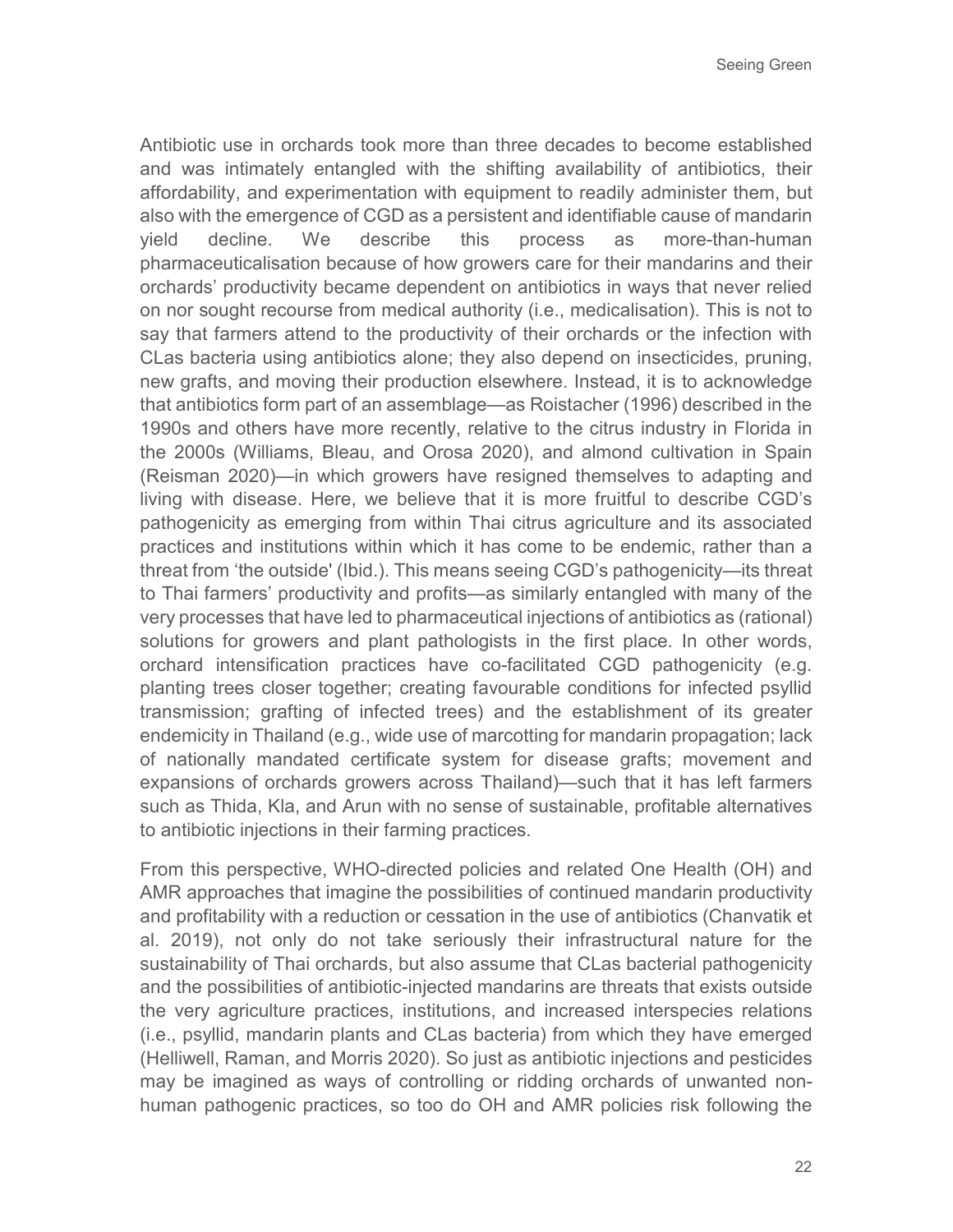same limited engagement, in the form of advocating for a reduction or halt to orchard growers' antibiotic practices.

We are not advocating for antibiotic injections in mandarins; rather, we call for more careful reflection on what attempts to disentangle antibiotic injections from mandarin orchards will mean for farmers' livelihoods, their intensified agricultural practices, and consumer 'demand', as well as what such changes would require of governments. This means going beyond simply calling into question antibiotics as 'matter out of place' in orchards and mandarins, to critically engaging with the desirability and 'appropriateness' of the very intensive practices, scales of productivity, profit, and market demands that serve as rationales and drivers for the use of antibiotic injections, CGD bacterial pathogenicity, and the spectres of its future bacterial resistance to antibiotics. It also means bringing into this line of questioning the relatively unregulated nature of antibiotics in Thailand and how they have come to be deployed as common, unproblematic means of sustaining human and plant productivity in sectors where ill (citrus) health is endemic. The implication for policy may be that there is a need to respond more directly to farmers' desire for greater knowledge about how to use antibiotics 'correctly', as well as the development of national regulatory standards and infrastructure, including for certification of disease-free rootstock, testing of orchards for disease and of mandarins for antibiotic residues. These measures might contribute to some reductions in antibiotic use and costs to farmers, but are unlikely to result in substantial reductions due to the needs of intensive agriculture practices. Such substantial reductions would likely require longer term government interventions to promote alternative agricultural practices, such as crop diversification, agroforestry, and rotation, as well as a shift in consumer markets in favour of less intensively produced fruit.

# Acknowledgements

We are grateful to all staff and study participants who collaborated, facilitated, and contributed to this research. Many thanks in particular to Clare Chandler for her constant support and provocations, and to all our colleagues in the Antimicrobials in Society research group, as well as those who attended the Anthropology of AMR meetings, for their insightful reflections. Our research would not have been possible without funding from the Antimicrobial Resistance Cross Council Initiative through the Economic and Social Research Council Antimicrobials in Society project (ES/P008100/1). We also thank the London School of Hygiene and Tropical Medicine ethics board (reference number: 15481‐1) and the Thai Institute for Development of Human Research Protection.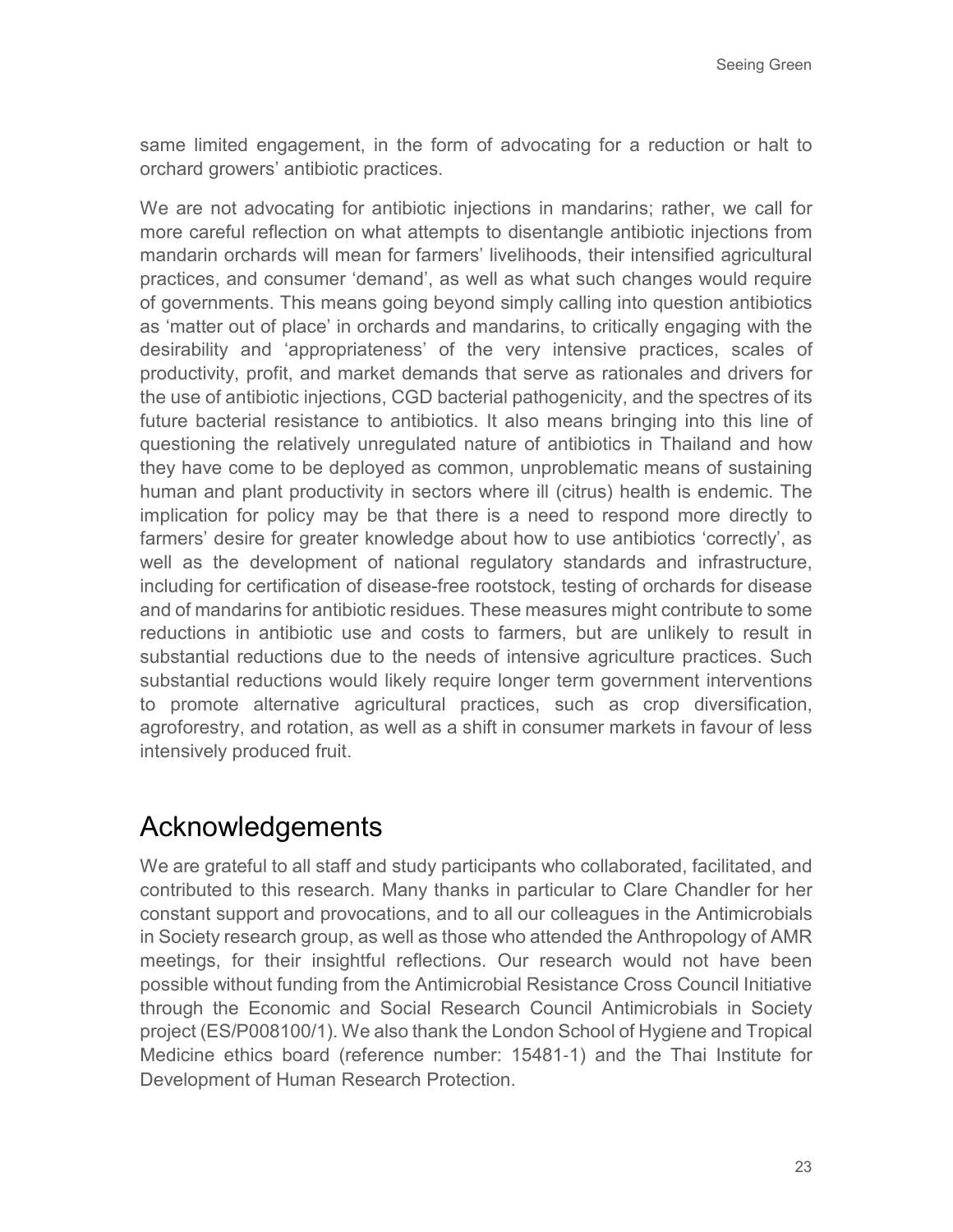# About the authors

*Thitima Urapeepathanapong* is an anthropologist at the Society and Health Institute, the Ministry of Public Health, Thailand. Her previous areas of research include media studies, digital security, business and human rights, and disaster management and One Health. As a member of the Anti-Microbials in Society (AMIS) programme in Thailand, she has conducted ethnographic research focusing on antimicrobial use in tangerine plantations to understand how using chemical substances—pesticides, fertilizers, herbicides, and antibiotics—has been constructed and transmitted.

*Coll de Lima Hutchison* is a part-time interdisciplinary researcher exploring microbes and their associated human and other hosts. He conducts trans- and interdisciplinary research and teaching that is informed by anthropology, science and technology studies, and infectious disease epidemiology on more-than-human health, biodiversity, and what it means and is to be human in these uncertain times. He is currently exploring and writing on the motivations (personal, existential, political, economic, disciplinary and so on) of scientists and policymakers in their 'fight' against antimicrobial resistance as a global threat.

*Komatra Chuengsatiansup* is a medical anthropologist, medical doctor, and director of the Princess Maha Chakri Sirindhorn Anthropology Center (SAC), a national academic institute promoting better public understanding of anthropology and to strengthen the anthropological community. As the previous director of the Society and Health Institute of the Ministry of Health, his works are instrumental in integrating an anthropological perspective in health policy development and implementation. As co-investigator on the AMIS programme in Thailand, he led and oversaw the 'following' ethnographic component of the project in Thailand. His research focused on the anthropology of knowledge, partly with relation to healthcare professionals and scientists working with antimicrobials and antimicrobial resistance.

# References

- Abraham, John. 2010. 'Pharmaceuticalization of Society in Context: Theoretical, Empirical and Health Dimensions'. *Sociology* 44 (4): 603–62. [https://doi.org/10.1177/0038038510369368.](https://doi.org/10.1177/0038038510369368)
- Biehl, João Guilherme. 2007. 'Pharmaceuticalization: AIDS Treatment and Global Health Politics'. *Anthropological Quarterly* 80 (4): 1083–126. [https://doi.org/10.1353/anq.2007.0056.](https://doi.org/10.1353/anq.2007.0056)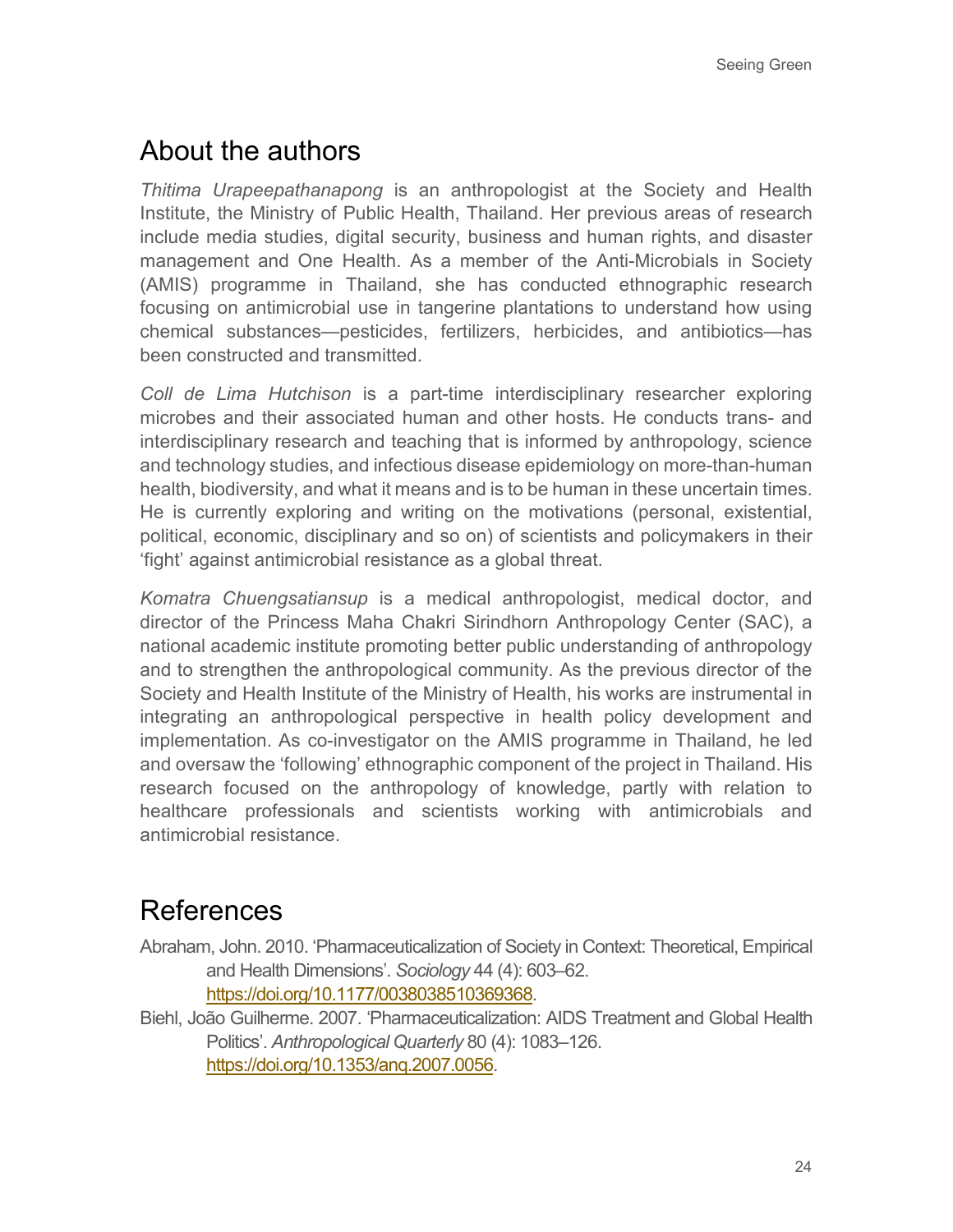- Bové, Joseph 2014. 'Huanglongbing or Yellow Shoot, a Disease of Gondwanan Origin: Will It Destroy Citrus Worldwide?' *Phytoparasitica* 42 (5): 579–83. [https://doi.org/10.1007/s12600-014-0415-4.](https://doi.org/10.1007/s12600-014-0415-4)
- Brown, J. G., and Alice M. Boyle. 1944. 'Penicillin Treatment of Crown Gall'. *Science* 100 (2606): 528. [https://doi.org/10.1126/science.100.2606.528.a.](https://doi.org/10.1126/science.100.2606.528.a)
- CABI. 2021. 'Distribution Maps of Citrus Huanglongbing Disease'. [https://www.cabi.org/isc/datasheet/16567#toDistributionMaps.](https://www.cabi.org/isc/datasheet/16567#toDistributionMaps)
- Chandler, Clare I. R. 2019. 'Current Accounts of Antimicrobial Resistance: Stabilisation, Individualisation and Antibiotics as Infrastructure'. *Palgrave Communications* 5 (1): 1–13[. https://doi.org/10.1057/s41599-019-0263-4.](https://doi.org/10.1057/s41599-019-0263-4)
- Chandler, Clare, Eleanor Hutchison, and Coll Hutchison. 2016. 'Addressing Antimicrobial Resistance Through Social Theory: An Anthropologically Oriented Report'. London School of Hygiene & Tropical Medicine.

[http://researchonline.lshtm.ac.uk/id/eprint/3400500.](http://researchonline.lshtm.ac.uk/id/eprint/3400500)

- Chanvatik, Sunicha, Siriporn Donnua, Angkana Lekagul, Wanwisa Kaewkhankhaeng, Vuthiphan Vongmongkol, Pornpimon Athipunyakom, Saenchai Khamlar et al. 2019. 'Antibiotic Use in Mandarin Production (*Citrus Reticulata* Blanco) in Major Mandarin-Producing Areas in Thailand: A Survey Assessment'. *PLOS ONE* 14 (11): e0225172[. https://doi.org/10.1371/journal.pone.0225172.](https://doi.org/10.1371/journal.pone.0225172)
- Chuengsatiansup, Komatra, Luechai Sringernyuang, and Wichit Paonil. 2000. *Community Drug Use in Thailand : A Situational Review*. Task Force on Situational Review of Community Drug Use in Thailand.
- Cunningham, Clark E. 1970. 'Thai "Injection Doctors": Antibiotic Mediators'. *Social Science & Medicine* 4 (1): 1–24. [https://doi.org/10.1016/0037-7856\(70\)90056-9.](https://doi.org/10.1016/0037-7856(70)90056-9)
- Da Graca, John. 1991. 'Citrus Greening Disease'. *Annual Review of Phytopathology* 29 (1): 109–36. [https://doi.org/10.1146/annurev.py.29.090191.000545.](https://doi.org/10.1146/annurev.py.29.090191.000545)
- Dangbupha, Pathummas. 1993. 'Environmental Factors Associated with Tangerine Plantation of the Farmers in Bang Mod, Khet Rat Burana, Bangkok Metropolis'. Master's thesis, Kasetsart University.
- Denyer Willis, Laurie, and Clare Chandler. 2019. 'Quick Fix for Care, Productivity, Hygiene and Inequality: Reframing the Entrenched Problem of Antibiotic Overuse'. *BMJ Global Health* 4 (4): e001590[. https://doi.org/10.1136/bmjgh-2019-001590.](https://doi.org/10.1136/bmjgh-2019-001590)
- Douglas, Mary. (1966) 1984. *Purity and Danger: An Analysis of the Concepts of Pollution and Taboo*. Ark Paperbacks, New York.
- FAO. 2021. 'Evaluation of FAO's Role and Work on Antimicrobial Resistance (AMR)'. Thematic Evaluation Series, 03/21. [https://www.fao.org/3/cb3680en/cb3680en.pdf.](https://www.fao.org/3/cb3680en/cb3680en.pdf)
- GIZ. 2016. '60 Years: Thai–German Partnership for Sustainable Development'. GIZ Office Bangko[k.http://www.thai-german](http://www.thai-german-cooperation.info/userfiles/brochure%2060%20YEARS_ENG.pdf)[cooperation.info/userfiles/brochure%2060%20YEARS\\_ENG.pdf.](http://www.thai-german-cooperation.info/userfiles/brochure%2060%20YEARS_ENG.pdf)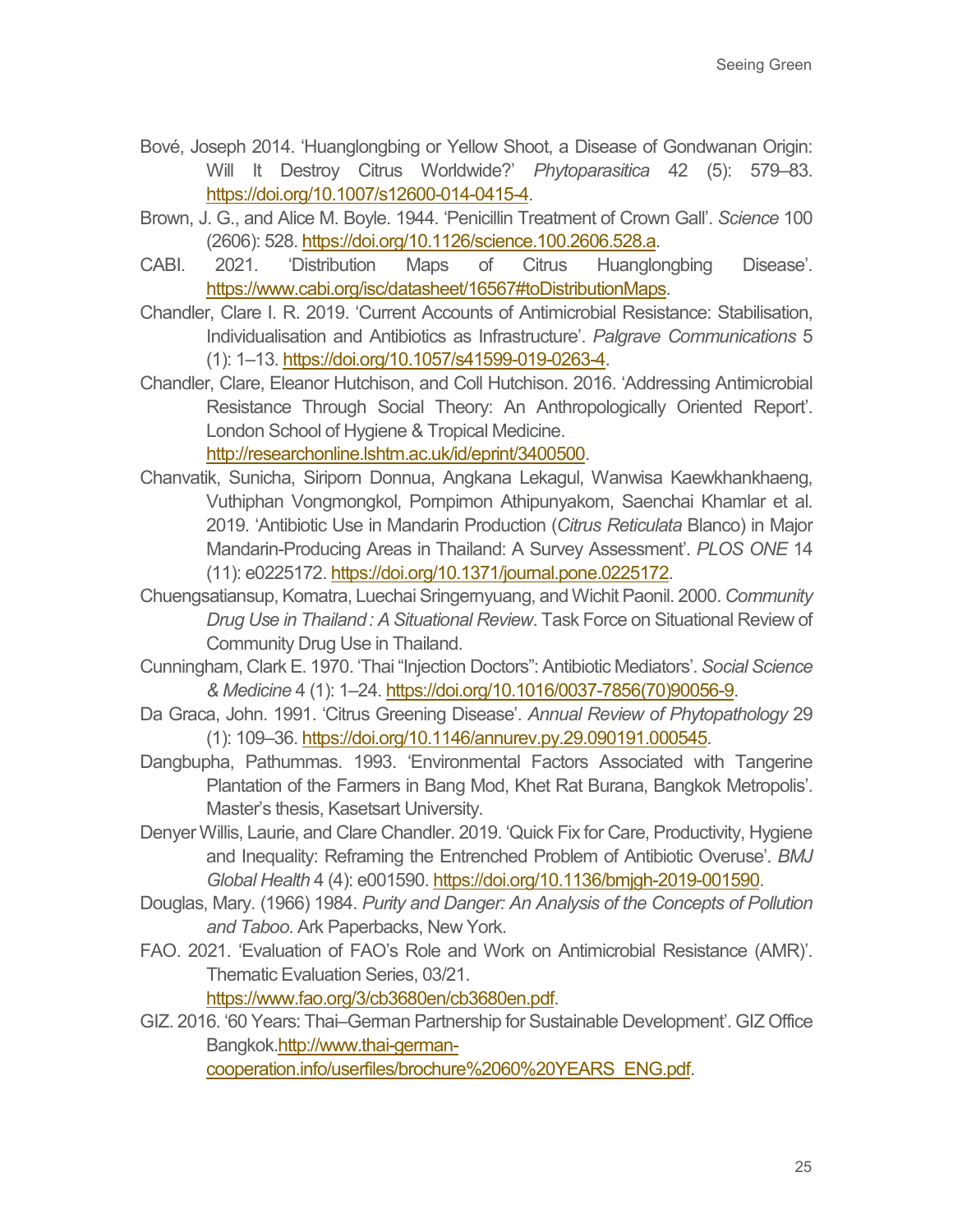- Grafton-Cardwell, Elizabeth E., Lukasz L. Stelinski, and Philip A. Stansly. 2013. 'Biology and Management of Asian Citrus Psyllid, Vector of the Huanglongbing Pathogens'. *Annual Review of Entomology* 58 (1): 413–32. [https://doi.org/10.1146/annurev-ento-120811-153542.](https://doi.org/10.1146/annurev-ento-120811-153542)
- Green, Judith. 2012. '"One Health, One Medicine" and Critical Public Health'. *Critical Public Health* 22 (4): 377–81. [https://doi.org/10.1080/09581596.2012.723395.](https://doi.org/10.1080/09581596.2012.723395)
- Hardon, Anita, and Emilia Sanabria. 2017. 'Fluid Drugs: Revisiting the Anthropology of Pharmaceuticals'. *Annual Review of Anthropology* 46 (1): 117–32. [https://doi.org/10.1146/annurev-anthro-102116-041539.](https://doi.org/10.1146/annurev-anthro-102116-041539)
- Helliwell, Richard, Sujatha Raman, and Carol Morris. 2020. 'Environmental Imaginaries and the Environmental Sciences of Antimicrobial Resistance'. *Environment and Planning E: Nature and Space* 4 (4): 1346–68.

[https://doi.org/10.1177/2514848620950752.](https://doi.org/10.1177/2514848620950752)

- Hinchliffe, Steve. 2015. 'More than One World, More than One Health: Re-Configuring Interspecies Health'. *Social Science & Medicine* 129: 28–35. [https://doi.org/10.1016/j.socscimed.2014.07.007.](https://doi.org/10.1016/j.socscimed.2014.07.007)
- Hinchliffe, Steve, Nick Bingham, John Allen, and Simon Carter. 2016. 'Pathological Lives – Disease, Space and Biopolitics'. In *Pathological Lives*, edited by Steve Hinchliffe, Nick Bingham, John Allen, and Simon Carter, 1–24.
- Hinchliffe, Steve, Andrea Butcher, and Muhammad Meezanur Rahman. 2018. 'The AMR Problem: Demanding Economies, Biological Margins, and Co-Producing Alternative Strategies'. *Palgrave Communications* 4 (1): 1–12. [https://doi.org/10.1057/s41599-018-0195-4.](https://doi.org/10.1057/s41599-018-0195-4)
- Hu, Jiahuai, Junxi Jiang, and Nian Wang. 2018. 'Control of Citrus Huanglongbing via Trunk Injection of Plant Defense Activators and Antibiotics'. *Phytopathology* 108 (2): 186–95[. https://doi.org/10.1094/PHYTO-05-17-0175-R.](https://doi.org/10.1094/PHYTO-05-17-0175-R)
- Hughes, Alex, Emma Roe, and Suzanne Hocknell. 2021. 'Food Supply Chains and the Antimicrobial Resistance Challenge: On the Framing, Accomplishments and Limitations of Corporate Responsibility'. *Environment and Planning A: Economy and Space* 53 (6): 1373–90[. https://doi.org/10.1177/0308518X211015255.](https://doi.org/10.1177/0308518X211015255)
- Kaje, Donmanas. 2013. 'Restoration of Rangsit Orange Orchards in Nong Suae [in Thai]'. *Komchadluek*, 6 April 2013. [https://www.komchadluek.net/news/lifestyle/131867.](https://www.komchadluek.net/news/lifestyle/131867)
- Kaje, Donmanas. 2017. '"Ampicilin" to Cure Greening Disease: First Discovery of the World: Ampaiwan Paradornnuwat [in Thai]'. *Kasettumkin*, 16 September 2017. [https://kasettumkin.com/plant/article\\_7576.](https://kasettumkin.com/plant/article_7576)
- Kamenshchikova, Alena, Petra F. G. Wolffs, Christian Hoebe, and Klasien Horstman. 2019. 'Anthropocentric Framings of One Health: An Analysis of International Antimicrobial Resistance Policy Documents'. *Critical Public Health* 31 (3): 306– 15[. https://doi.org/10.1080/09581596.2019.1684442.](https://doi.org/10.1080/09581596.2019.1684442)
- Kanjanakaroon, Jureeporn. 2008. 'Bang Mot Tangerine Orchard: Bang Mot Agriculturist's Community Resource for Lifelong Learning'. In *Proceedings of 46th Kasetsart*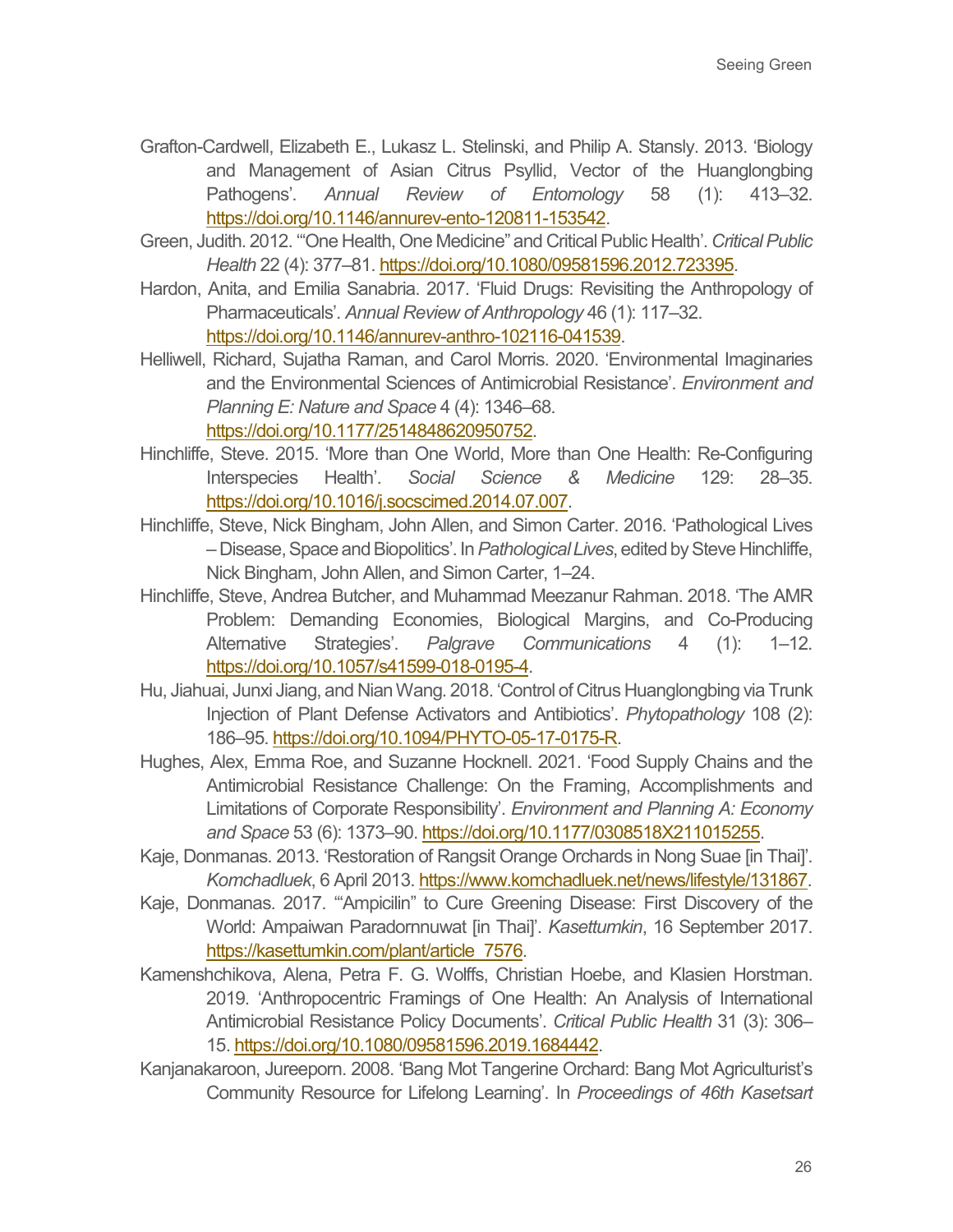*University Annual Conference: Education, Humanities and Social Sciences, Economics and Business Administration, Agricultural Extension and Home Economics*.

- Killiny, Nabil, Faraj Hijaz, Timothy A. Ebert, and Michael E. Rogers. 2017. 'A Plant Bacterial Pathogen Manipulates Its Insect Vector's Energy Metabolism'. *Applied and Environmental Microbiology* 83 (5): 1–14[. https://doi.org/10.1128/AEM.03005-16.](https://doi.org/10.1128/AEM.03005-16)
- Kirchhelle, Claas. 2020. *Pyrrhic Progress: The History of Antibiotics in Anglo-American Food Production*. New Bruswick, NJ: Rutgers University Press.
- Kon Hak Kok. 2016. 'Method to Treat Plant Disease with Syringes'. Filmed 5 May 2016. [https://www.youtube.com/watch?v=IxxaZOJEMSQ.](https://www.youtube.com/watch?v=IxxaZOJEMSQ)
- Martinez, A. L., D. M. Nora, and A. L. Armedilla. 1970. 'Suppression of Symptoms of Citrus Greening Disease in the Philippines by Treatment with Tetracycline Antibiotics'. *Plant Disease Reporter* 54: 1007–9.
- McManus, Patricia S., Virginia O. Stockwell, George W. Sundin, and Alan L. Jones. 2002. 'Antibiotic Use in Plant Agriculture'. *Annual Review of Phytopathology* 40: 443– 65[. https://doi.org/10.1146/annurev.phyto.40.120301.093927.](https://doi.org/10.1146/annurev.phyto.40.120301.093927)
- Office of Agricultural Economics. 1996. 'Guideline for Orange Development during the Eighth Plan National Economic and Social Development (1997–2001)'. 102/2539. Documents of Office of Agricultural Economics.
- Office of Agricultural Economics. 2013. *Agricultural Statistics of Thailand 2012*. Bangkok: Office of Agricultural Economics.
- Office of Agricultural Economics. 2019. *Agricultural Statistics of Thailand 2018*. Bangkok: Office of Agricultural Economics.
- Oudejans, Jan H. 1999. 'Studies on IPM Policy in SE Asia: Two Centuries of Plant Protection in Indonesia, Malaysia and Thailand'. PhD diss., Wageningen University.
- Paradornuwat, Ampaiwan. 2003. 'Seminar on Future of Thai Oranges'. Edited by Pannee Witchachu. Bangkok: Department of Agriculture, Thai Ministry of Agriculture.
- Paradornuwat, Ampaiwan. 2013. 'Technology of Growing Mandarins in 52 Weeks'. Bangkok: Kasetsart University.
- Patt, Joseph, and Mamoudou Sétamou. 2007. 'Olfactory and Visual Stimuli Affecting Host Plant Detection in *Homalodisca Coagulata* (Hemiptera: Cicadellidae)'. *Environmental Entomology* 36 (1): 142–50. [https://doi.org/10.1603/0046-](https://doi.org/10.1603/0046-225x(2007)36%5b142:oavsah%5d2.0.co;2) [225x\(2007\)36\[142:oavsah\]2.0.co;2.](https://doi.org/10.1603/0046-225x(2007)36%5b142:oavsah%5d2.0.co;2)
- Prachachartturakij Online. 2017. 'Golden Year of Chiang Mai–Kamphangphet Orange Orchards. Farm Gate Prices Reached 50 baht/kg' [in Thai]. *Senthangsedtee*, 10 January 2017. [https://www.sentangsedtee.com/career-channel/article\\_20886.](https://www.sentangsedtee.com/career-channel/article_20886)
- Prommintara, Maitree. 2005. 'Declined Diseases and Restoration of Orange Orchards in Thailand'. Bangkok: Department of Agriculture, Thai Ministry of Agriculture.
- Puengjesda, Ampaiwan. 1977. 'Isolation and Ultrastructure Studies of Microorganism Associated with Citrus Greening Disease'. Master's thesis, Kasetsart University.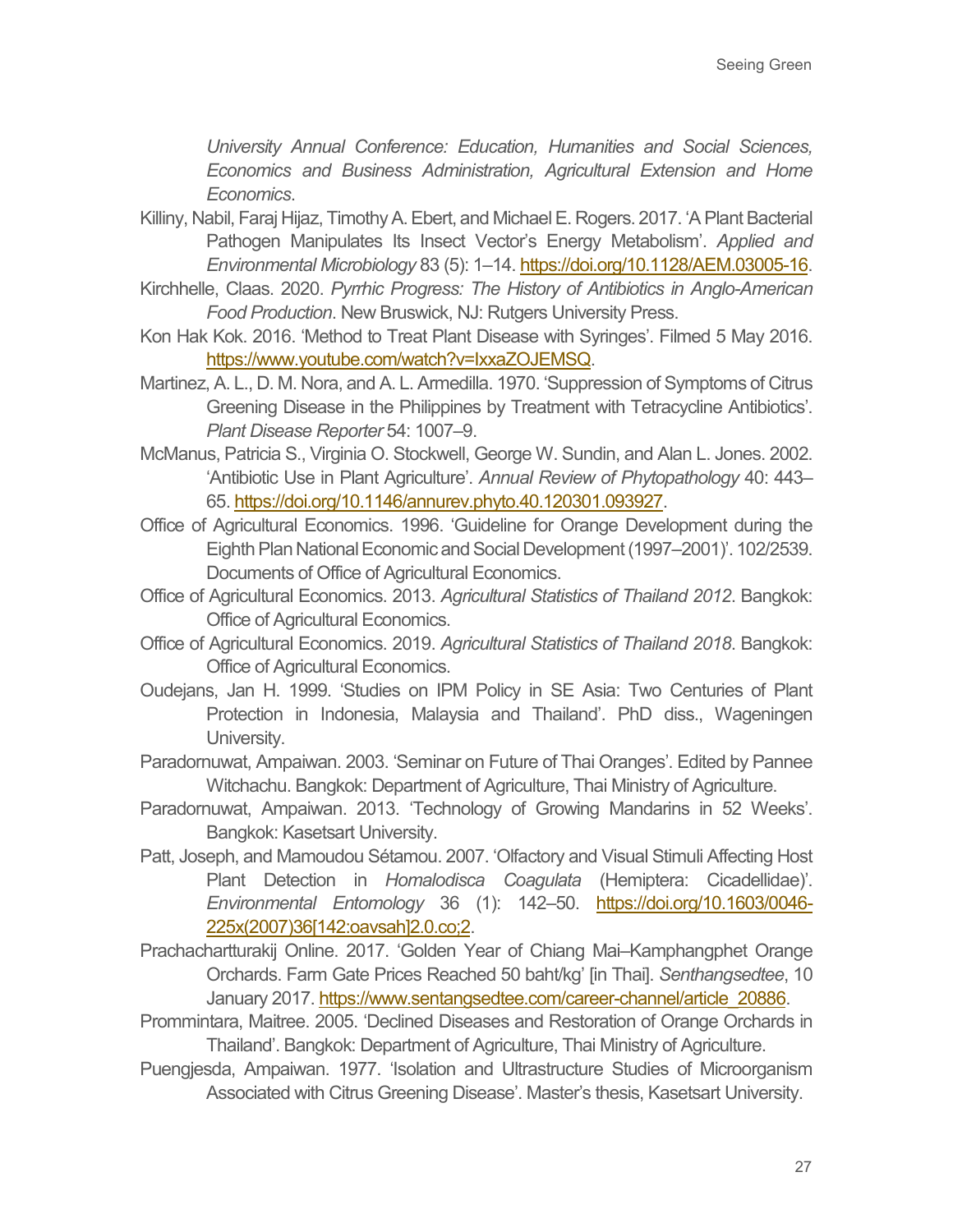- Reisman, Emily Didier. 2020. 'Orchard Entanglements: Political Ecologies of Almond Production in California and Spain'. PhD diss., UC Santa Cruz. [https://escholarship.org/uc/item/8vc1k18h.](https://escholarship.org/uc/item/8vc1k18h)
- Reisman, Emily Didier. 2021. 'Plants, Pathogens, and the Politics of Care: Xylella Fastidiosa and the Intra-Active Breakdown of Mallorca's Almond Ecology'. *Cultural Anthropology* 36 (3): 400–27. [https://doi.org/10.14506/ca36.3.07.](https://doi.org/10.14506/ca36.3.07)
- Roistacher, Chester N. 1996. 'The Economics of Living with Citrus Diseases: Huanglongbing (Greening) in Thailand'. *International Organization of Citrus Virologists Conference Proceedings (1957–2010)* 13 (13). [https://doi.org/10.5070/C53kg8m6jr.](https://doi.org/10.5070/C53kg8m6jr)
- Schwarz, R. E. 1968. "Indexing of Greening and Exocortis Through Fluorescent Marker Substances." *International Organization of Citrus Virologists Conference Proceedings (1957-2010)* 4 (4). [https://escholarship.org/uc/item/3cn4t8cq.](https://escholarship.org/uc/item/3cn4t8cq)
- Schwarz, R. E, L. C. Knorr, and Maitree Prommintara. 1973. 'Presence of Citrus Greening and its Psylla Vector in Thailand'. *Plant Protection Bulletin.* Food and Agricultural Organization of the United Nations.
- Schwarz, R. E, and Stephanus Van Vuuren. 1971. 'Decrease in Fruit Greening of Sweet Orange by Trunk Injection of Tetracyclines'. *Plant Disease Reporter* 55: 747–49.
- Soontravanich, Chalong. 1997. *100 Years of Klong Rangsit*. Bangkok: Thai Studies, Chulalongkorn University.
- Sringernyuang, Luechai. 2000. 'Availability and Use of Medicines in Rural Thailand'. PhD diss., University of Amsterdam.
- Su, H. J., and S. C. Chang. 1976. 'The Responses of the Likubin Pathogen to Antibiotics and Heat Therapy'. *International Organization of Citrus Virologists Conference Proceedings (1957–2010)* 7 (7). [https://doi.org/10.5070/C57cd0c8n9.](https://doi.org/10.5070/C57cd0c8n9)
- Sumpradit, Nithima, Suriya Wongkongkathep, Sitanan Poonpolsup, Noppavan Janejai, Wantana Paveenkittiporn, Phairam Boonyarit, Sasi Jaroenpoj et al. 2017. 'New Chapter in Tackling Antimicrobial Resistance in Thailand'. *BMJ* 358: j3415. [https://doi.org/10.1136/bmj.j2423.](https://doi.org/10.1136/bmj.j2423)
- Tangcharoensathien, Viroj, Angkana Sommanustweechai, Boonrat Chanthong, Nithima Sumpradit, Rungpetch Sakulbumrungsil, Sasi Jaroenpoj, and Varavoot Sermsinsiri. 2017. 'Surveillance of Antimicrobial Consumption: Methodological Review for Systems Development in Thailand'. *Journal of Global Health* 7 (1). [https://doi.org/10.7189/jogh.07.010307.](https://doi.org/10.7189/jogh.07.010307)
- Taylor, Philip, and Robert Reeder. 2020. 'Antibiotic Use on Crops in Low and Middle-Income Countries Based on Recommendations Made by Agricultural Advisors'. *CABI Agriculture and Bioscience* 1 (1). [https://doi.org/10.1186/s43170-020-](https://doi.org/10.1186/s43170-020-00001-y) [00001-y.](https://doi.org/10.1186/s43170-020-00001-y)
- ThaiPBS. 2018. 'Antibiotic Injection in Orange Orchard. Fears of Antibiotic Resistance, Said Health Professionals [in Thai]'. ThaiPBS News, November 21, 2018.